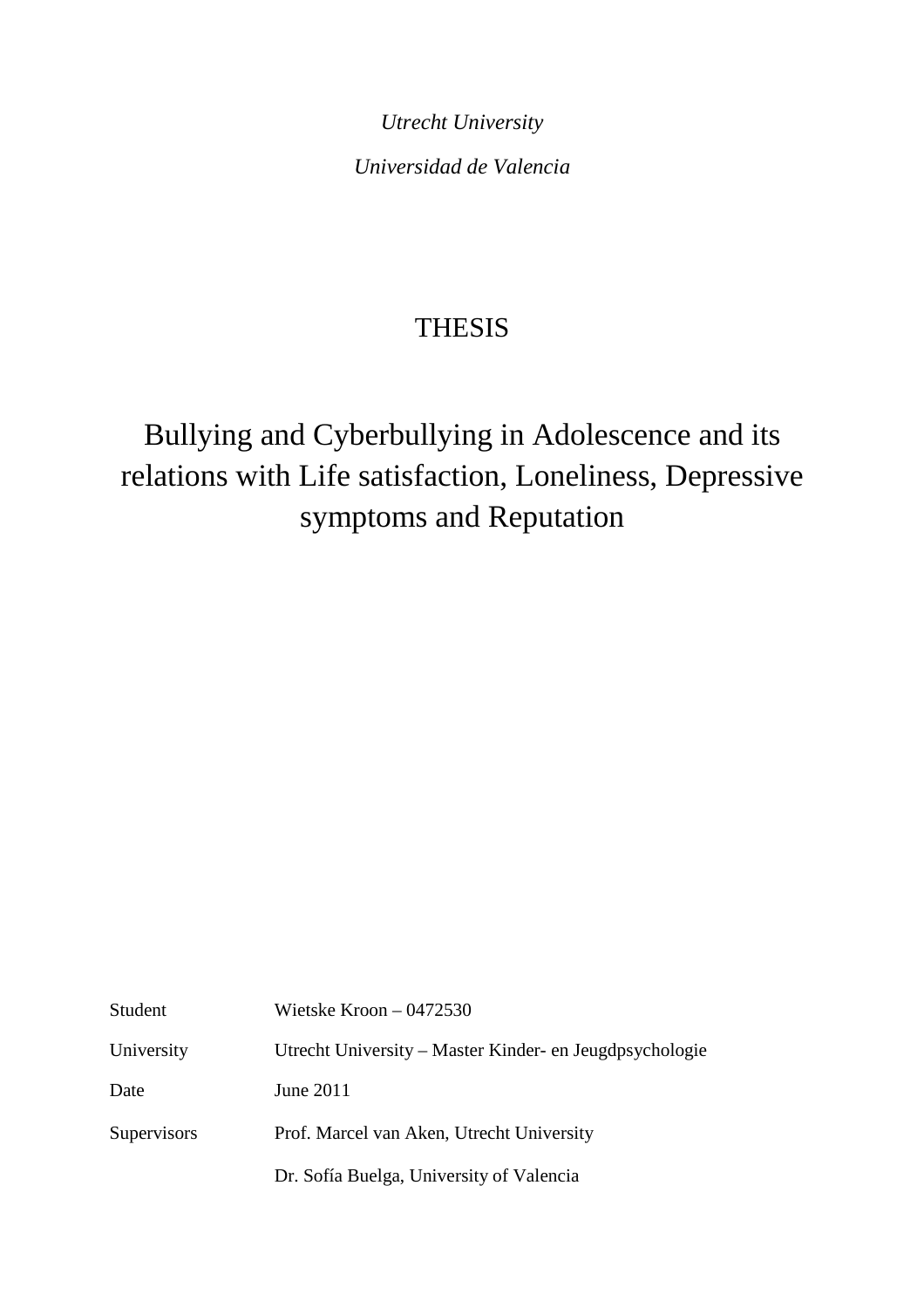### **Abstract**

The present study investigated the relation between bullying, cyberbullying, life satisfaction, loneliness, depressive symptoms and reputation. Participants were 484 adolescents aged 11 to 17 years (55,2 % male) drawn from two public schools in Valencia (Spain). Statistical analyses were carried out to examine the relation between bullying and cyberbullying and life satisfaction, loneliness and depressive symptoms and to examine the presence of a mediator in these relationships. Results revealed that there is a significant negative correlation between bullying and life satisfaction and between cyberbullying and life satisfaction. The results also revealed that there is a significant positive correlation between bullying and loneliness and between bullying and depressive symptoms. Similar to bullying, a significant positive relation between cyberbullying and loneliness and between cyberbullying and depressive symptoms has been found. Furthermore, results revealed that the adolescent's own idea about his or her reputation in the peer group is a partial mediator in the relation between bullying and loneliness. In the relation between cyberbullying and life satisfaction, loneliness and depressive symptoms and in the relation between bullying and life satisfaction and depressive symptoms, the adolescent's own idea about his or her reputation was not found to be a mediator.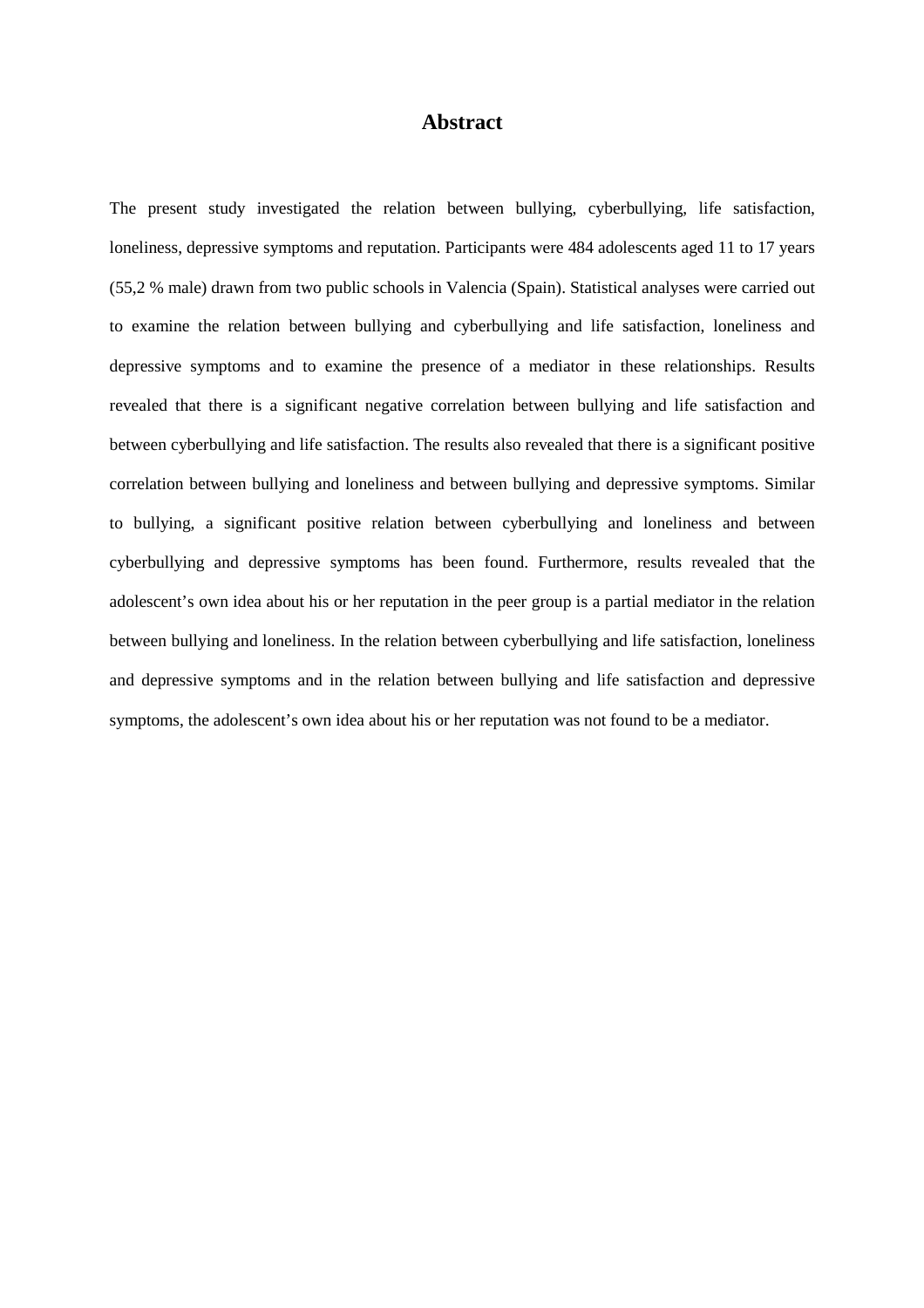# **Introduction**

Bullying among children has become a serious issue in schools today. A body of research has been done, showing that many children in elementary and high school are victimized by their peers (Due et al., 2005; Giovazolias, Kourkoutas, Mitsopoulou & Georgiadi, 2010; Smith & Gross, 2006; Undheim & Sund, 2010; Wolke, Woods, Bloomfield & Karstadt, 2000). These studies not only show that aggression between peers exists in most countries around the world, but also that it is affecting an extraordinary number of school-aged children (Eslea et al., 2003) and that this problem increased considerably in the last decades (Dilmaç, 2009; Schnohr & Niclasen, 2006; Cava, Musitu & Murgui, 2007).

It is well known that children who are bullied by their peers are at greater risk for internalizing problems (Perren, Dooley, Shaw & Cross, 2010). Several factors which play a role in the relation between bullying and the consequences for victims and the role of the reputation of the bully have been investigated (Buelga, Musitu, Murgui & Pons, 2008; Moreno, Estévez, Murgui, & Musitu, 2009). However, there are no studies in which the role of the adolescent's own idea about his or her reputation in the peer group is explored. According to Emler (1990, in: Hurrelman & Lösel) reputation might be defined as "a collective or community representation of the character and qualities of an individual member" (p.392), thus the way other people think about your qualities and character traits. Various authors have emphasized that reputation, popularity, leadership, and power among peers starts to have real significance in early adolescence (Caroll, Green, Houghton & Wood, 2003; Carroll, Hattie, Durkin, & Houghton, 2001) and that reputation plays a central role in the life of adolescents (Carroll et al., 2003; Emler & Reicher, 2005). In this study we focus on the relation between bullying and cyberbullying and life satisfaction, loneliness and depressive symptoms. Also, we focus on the role of the adolescent's own idea about his or her reputation in the peer group in these relations.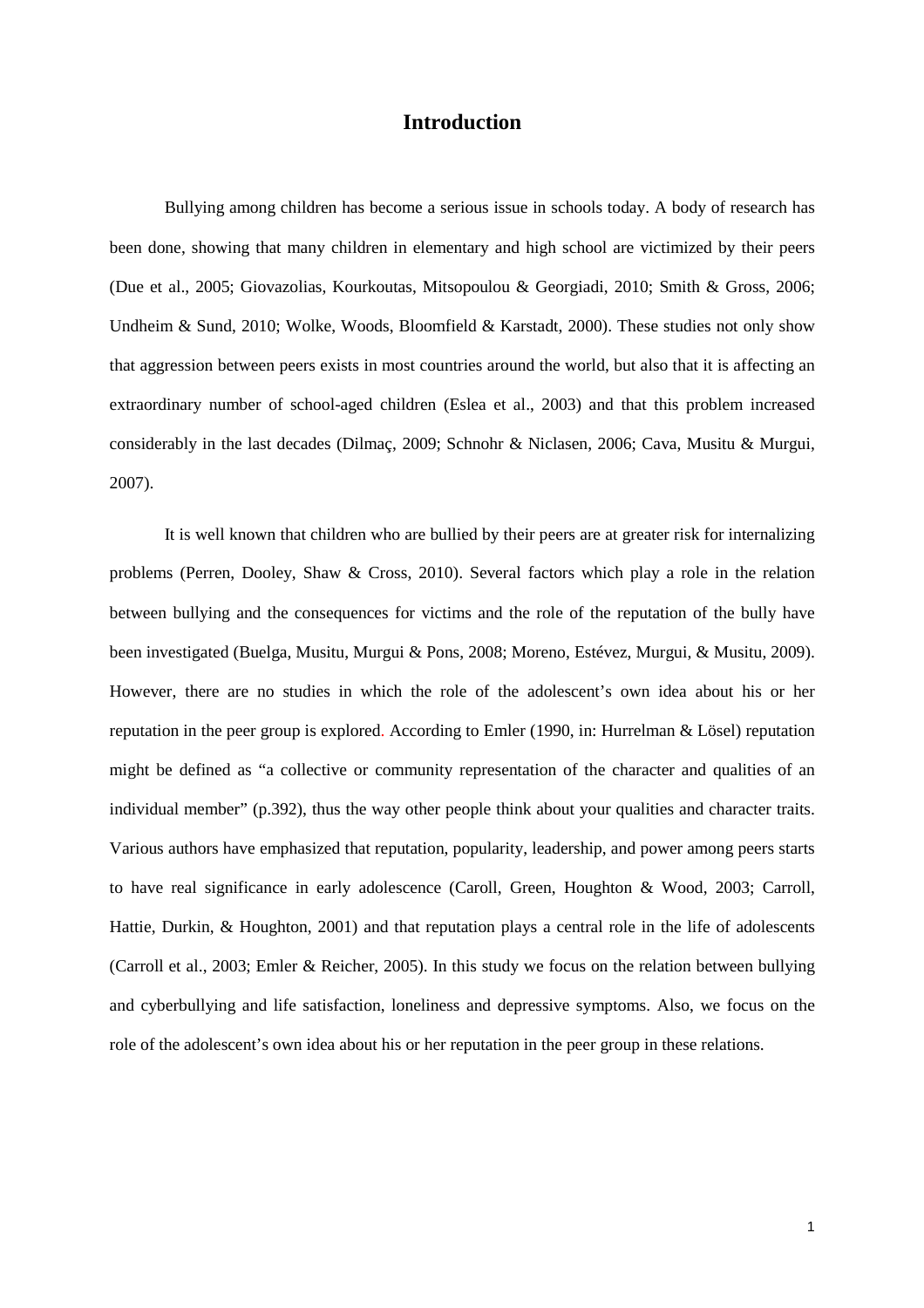#### **Bullying**

The most commonly used definition of bullying is stated by Olweus (1999, in: Smith et al., 2002); "Bullying is characterized by the following three criteria: (1) it is aggressive behavior or intentional 'harmdoing' (2) which is carried out repeatedly and over time (3) in an interpersonal relationship characterized by an imbalance of power" (p.1120). In the literature, there have been defined three main forms of bullying; physical, verbal and relational (Bauman & Del Rio, 2006; Wang, Iannotti & Nansel, 2009). Physical bullying occurs when one or more students bodily attack one of their peers (Espelage & Swearer, 2003; Raskauskas, 2010), like hitting, kicking, pushing or shoving a child, and when this action is done in an unfriendly manner (Kristensen & Smith, 2003; Raskauskas, 2010). Verbal bullying involves insults or taunts such as teasing, name calling or saying mean and hurtful things (O'Moore & Kirkham, 2001; Raskauskas, 2010). Relational bullying is characterized by damaging peer relationships, exclusion, and/or manipulation of relationships (Carbone-Lopez, Esbensen & Brick, 2010; Crick & Grotpeter, 1995). In this study we combine these three forms of bullying.

#### **Cyberbullying**

Recently, due to the modern ways of communication, a new form of bullying emerged, namely cyberbullying (Buelga, Cava & Musitu, 2010; Cassidy, Jackson & Brown, 2009; Hoff & Mitchell, 2008; Kiriakidis & Kavoura, 2010; Slonje & Smith, 2008; Tokunaga, 2010). Cyberbullying is defined by Hinduja and Patchin (2009; in: Patchin & Hinduja, 2010) as "willful and repeated harm inflicted through the use of computers, cell phones, and other electronic devices" (p. 615). Patchin and Hinduja (2010) state that the most important elements of cyberbullying are: "(1) it is intentional, deliberate behavior and carrried out repeatedly over time, (2) the target of cyberbullying experiences real pain (psychologically, emotionally or relationally) and (3) it is carried out using various electronic devices" (p. 615). Common forms of cyberbullying include sending threatening text messages, posting vicious messages or spreading gossip, rumours or secrets on social networking sites such as MySpace or Facebook, or uploading humiliating or unflattering pictures or videos to the internet without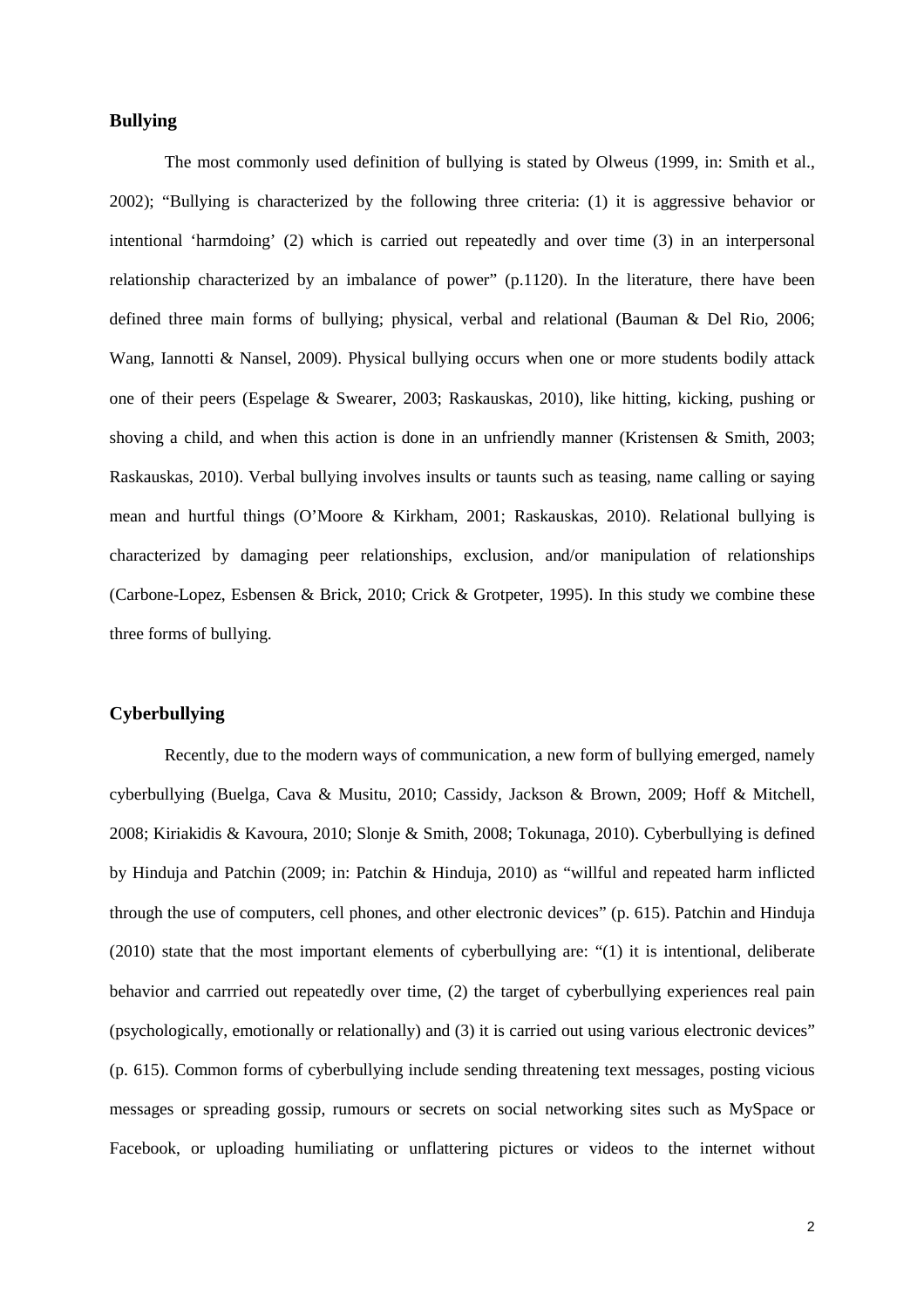permission (Cassidy et al., 2009; Mesch, 2009; Patchin & Hinduja, 2010; Perren et al., 2010; Raskauskas, 2010).

#### **Consequences**

Studies show that bullying and cyberbullying seriously affect the psychosocial well-being of the victim (Arsenault et al., 2008; Estévez, Musitu, & Herrero, 2005; Perren et al., 2010; VanderBilt & Augustyn, 2010). The negative influence of traditional bullying on the psychosocial well-being of the victim has been studied for a couple of decades (Arseneault et al., 2008; Hodges & Perry, 1999; Storch et al., 2004; Vanderbilt & Augustyn, 2010). Recently, there have been several cases involving adolescents committing suicide after being cyberbullied (ABC News 2007, in: Tokunaga 2010; Hinduja & Patchin, 2010). After a number of those anecdotal cases unfolded in the media, the negative consequences of cyberbullying victimization as well have gained increased attention (Agatston, Kowalski, & Limber, 2007; Baker & Tanrikulu, 2010; Patchin & Hinduja, 2010; Perren et al., 2010). As a result of bullying or cyberbullying, the majority of victims display depressive symptoms, feelings of loneliness, decreases in self-esteem and feelings of anxiety (Hodges & Perry, 1999; Storch et al., 2004). Additionally, some studies found that these psychological and emotional problems even persist over time (Kumpulainen, Rasanen, & Puura, 2001; Roth, Coles, & Heimberg, 2002). In this study, the main focus is to analyze the relationships between bullying or cyberbullying and life satisfaction, feelings of loneliness, depressive symptoms and reputation.

#### **Life satisfaction, loneliness, depressive symptoms and reputation**

The first objective in this study was to analyze the relation between bullying and cyberbullying and life satisfaction, feelings of loneliness and depressive symptoms in a sample of Spanish adolescents. In accordance with previous research it is hypothesized that adolescents who are bullied or cyberbullied report a lower level of life satisfaction and a higher degree of depressive symptoms and feelings of loneliness. Also, it is hypothesized that the relation between cyberbullying and life satisfaction, loneliness and depressive symptoms is stronger than the relation between bullying and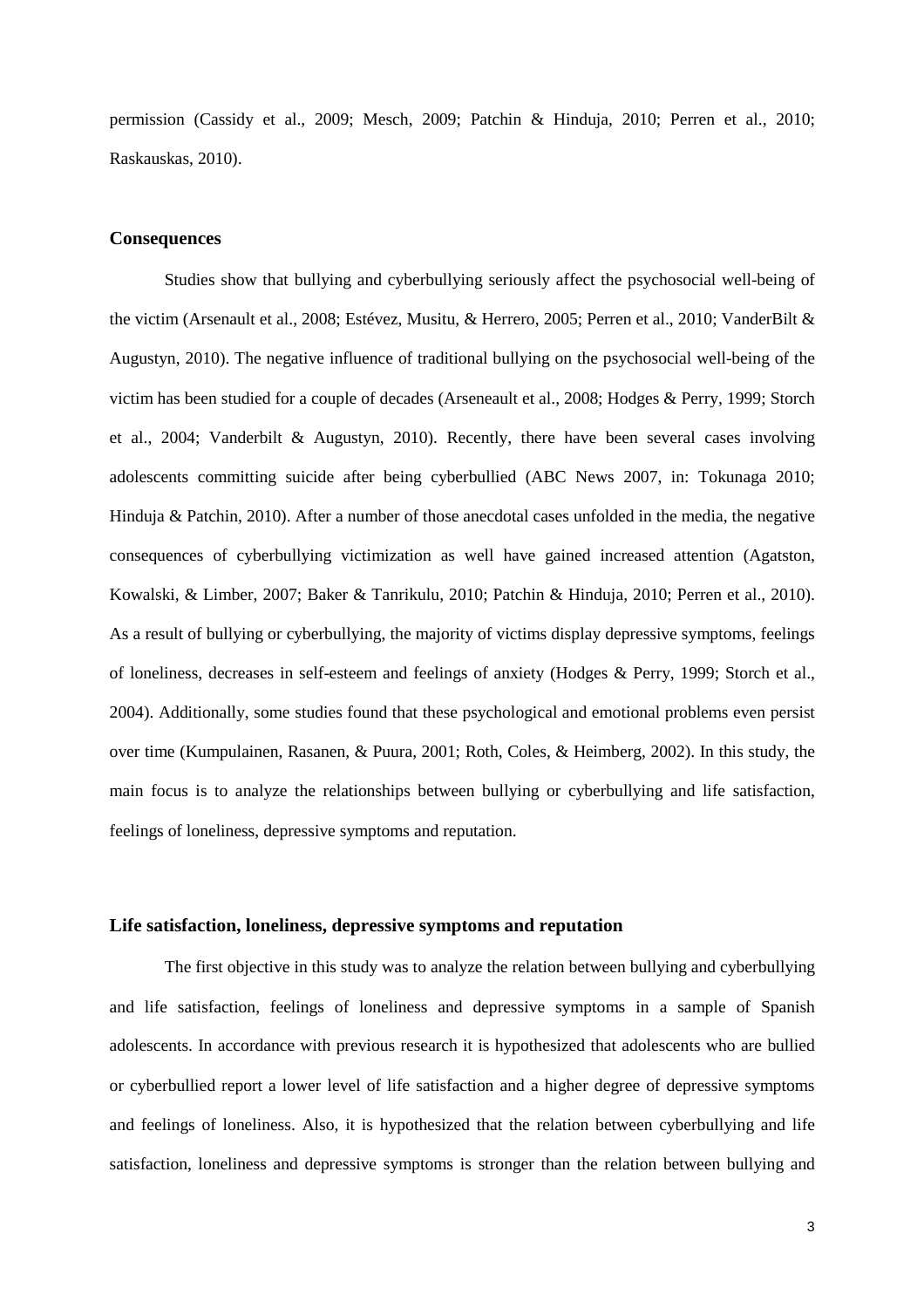those variables, since there are some important different characteristics between the traditional form of bullying and cyberbullying. In traditional bullying, the aggressive behavior usually stops in the school, providing home as a safe environment. Conversely, because of the continuously availability of the internet and cellular phones, cyberbullying can go on for the whole day, even at home (Raskauskas  $\&$ Stoltz, 2007; in: Kiriakidis & Kavoura, 2010; Tokunaga, 2010), so it is more pervasive in the lives of those who are victimized (Tokunaga, 2010). Thereby, cyberbullies can remain anonymous through the use of temporary e-mail and instant messaging accounts, anonymizers and pseudonyms in social networking sites or chatrooms (Kowalski & Limber, 2007; Patchin & Hinduja, 2010; Strom & Strom, 2005), so the victims are not able to defend themselves, even if they want to (Kiriakidis & Kavoura, 2010). This may lead the victim wondering if each person he or she meets was the offender (Kowalski & Limber, 2007). Moreover, Wang, Nansel and Iannotti (2011) showed that victims of cyberbullying reported higher depression than victims of traditional bullying.

The second objective in this study was to analyze the role of the adolescent's own idea about his or her reputation in the peer group (reputation) in the relation between bullying and cyberbullying and life satisfaction, loneliness and depressive symptoms. It is hypothesized that reputation mediates the relation between (cyber)bullying and a victim's life satisfaction, loneliness and depressive symptoms. In this sense, it is proposed that the relationships between (cyber)bullying and life satisfaction, loneliness and depressive symptoms can be explained by this reputation. So the reputation of the victim would serve to clarify the nature of these relationships. In previous research it has been confirmed that some forms of bullying can damage the reputation of the victim in the peer group and the immediate social network (Pellegrini, 2002). Buelga, Musitu, Murgui & Pons (2008) and Moreno et al. (2009), in turn, found a strong negative relation between perceived reputation and loneliness.

Summarizing, the research questions are (1) 'What is the relation between bullying and cyberbullying and an adolescent's life satisfaction, loneliness and depressive symptoms?' Hypothesized is that adolescents who are bullied or cyberbullied report a lower level of life satisfaction and a higher degree of loneliness and depressive symptoms; (2) 'Is the relation between cyberbullying and life satisfaction, loneliness and depressive symptoms stronger than the relation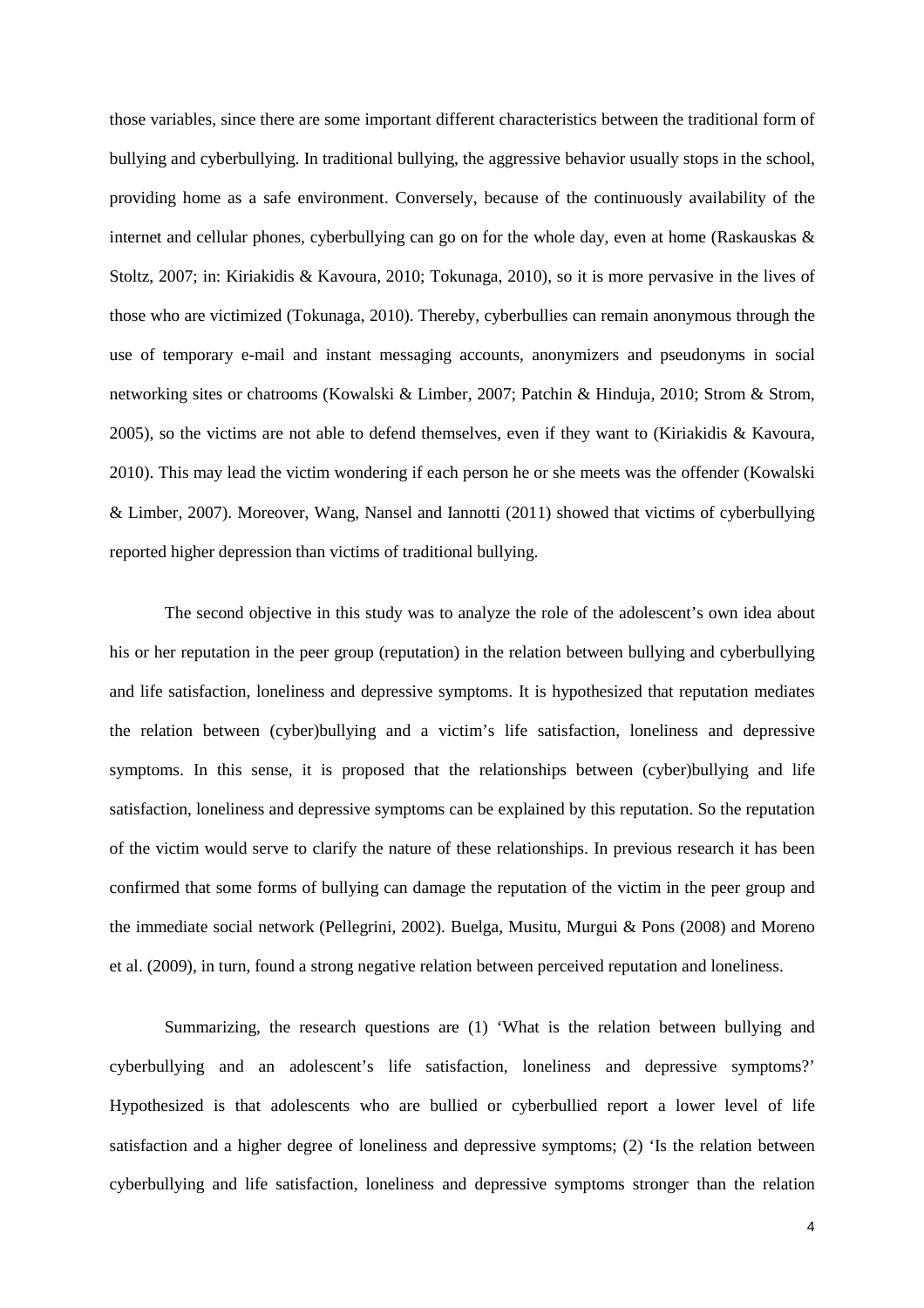between bullying and these variables?' Expected is that the relations between cyberbullying and life satisfaction, loneliness and depressive symptoms is stronger than the relations between bullying and those variables; (3) 'Is reputation a mediator in the relation between bullying or cyberbullying and life satisfaction, loneliness and depressive symptoms?'. It is hypothesized that the relation between (cyber)bullying and a victim's life satisfaction, loneliness and depressive symptoms can be explained by reputation (see Figure 1).



Figure 1. Theoretical model proposed to contrast the relations between (cyber)bullying and life satisfaction, loneliness, depressive symptoms and reputation among adolescents.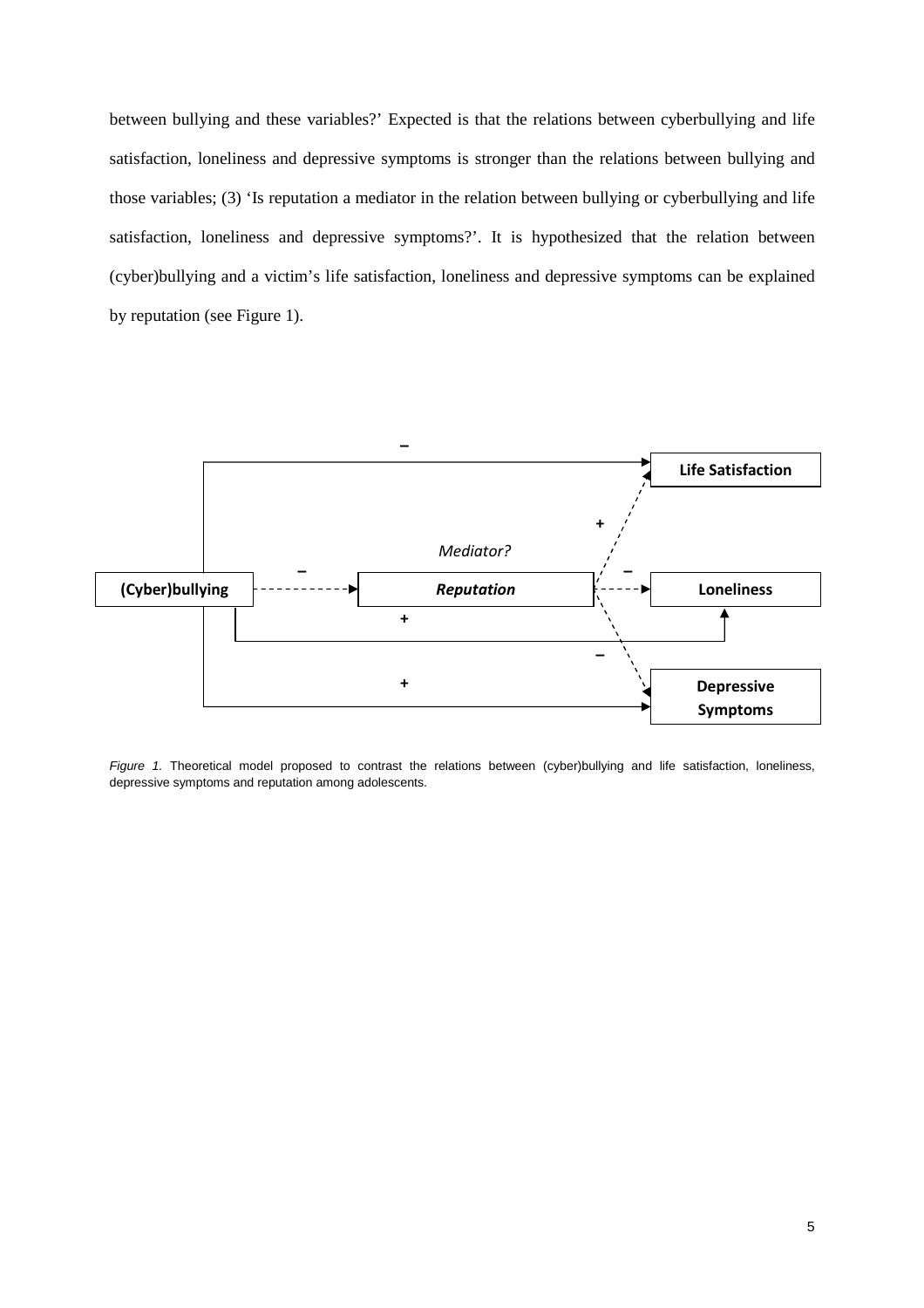# **Method**

#### **Participants**

 Participants in this investigation were 484 adolescents (267 boys and 217 girls) attending two public schools in the city Valencia (Spain). Of this sample, 30,4% of the participants were in the first grade of Compulsary Secondary Education, 22,7% were in the second grade, 27,3% were in the third grade, and 19,6% of the participants were in the fourth grade. In this sample ages ranged from 11 to 17 years (mean age: 13.87; SD: 1.43).

#### **Procedure**

Data for this research were collected as part of a larger study of adjustment problems in adolescence. Letters to ask to participate in the study were sent to the schools. After the schools gave permission, the school staff was informed about the objectives of the study during an approximately two-hour presentation. A letter describing the study and applying for passive consent was sent to the parents of the students. Students filled out the battery of instruments, individually and anonymous, in their classrooms, during a regular class period. Students filled out the questionnaires in the presence of a trained psychologist.

#### **Instruments**

**Cyberbullying.** The scales of victimization through the mobile telephone and through the internet of Buelga, Cava and Musitu (2010) were used. Both scales comprise a response range from 1 to 4 (never, sometimes, very often and always) and the questions are related to perceived bullying in the last year.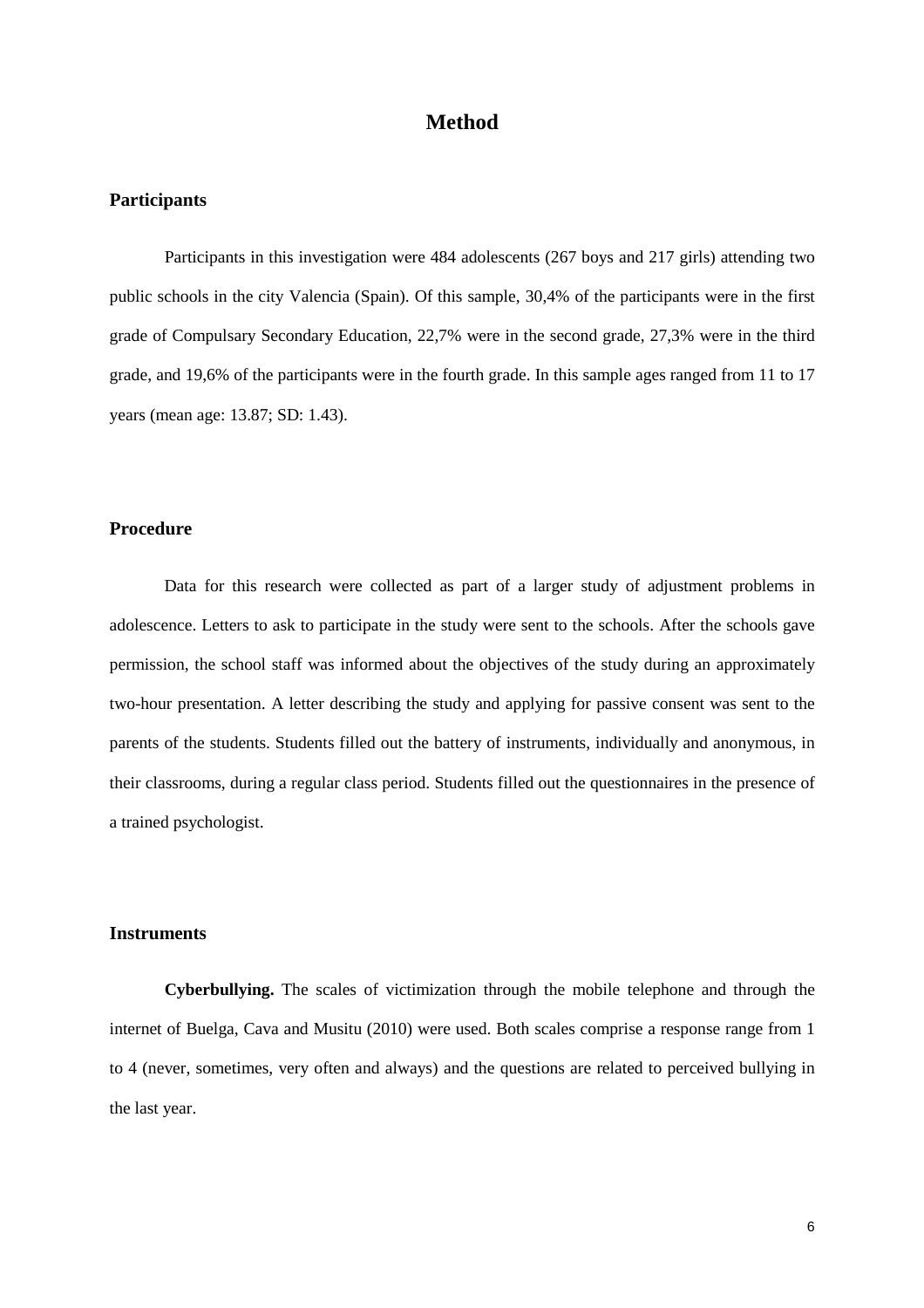The scale of victimization through the mobile telephone consists of 8 behaviors which implicate hostile aggressors (for example: 'I have been taunted with messages or calls'), harassment on the web (for example: 'I have been threatened by making me scared'), humiliation (for example: 'They told lies or false rumours about me'), intimate violence (for example: 'They shared my secrets with others') and social exclusion (for example: 'They phoned me and they didn't answer me'). In this study, the internal consistency (Cronbach's alpha) for this scale is .82.

The scale of victimization through the internet has got the same response range as above and has got the same 8 items, but modified for internet, plus 2 items which are related to aggression which violates intimacy ('They hacked my account') and to aggression of 'phishing' ('They acted like they were me to do or say bad things on internet'). The internal consistency (Cronbach's alpha) for this scale is .81

**Bullying.** The scale of victimization between equals of Mynard and Joseph (2000), translated into Spanish, and of the questionnaire of social experiences of Crick and Grotpeter (1996), also translated into Spanish, were used. This scale consists of 20 items which describe 20 situations of direct or indirect victimization between equals in the scholastic context (4 items are corresponding with physical bullying, 6 items are corresponding with verbal bullying and 10 items are corresponding with relational bullying). In this questionnaire adolescents need to indicate with which frequency they have experienced every situation during the last scholastic course (for example: 'a peer has insulted me' and 'a peer has accused me of something I didn't do'). The response range consists of 4 responses from 1 (never) to 4 (very often). The internal consistency (Cronbach's alpha) for this scale is .92.

**Satisfaction with life.** The satisfaction with life scale of Diener, Emmons, Larsen and Griffin (1985), is translated into Spanish by Atienza, Pons, Balaguer and García-Merita (2000). The internal consistency of this instrument in the original version (Cronbach's alpha = 0.84) was confirmed in several investigations (Funk, 2005; Martínez, Buelga, & Cava, 2007). The questionnaire is a 5-item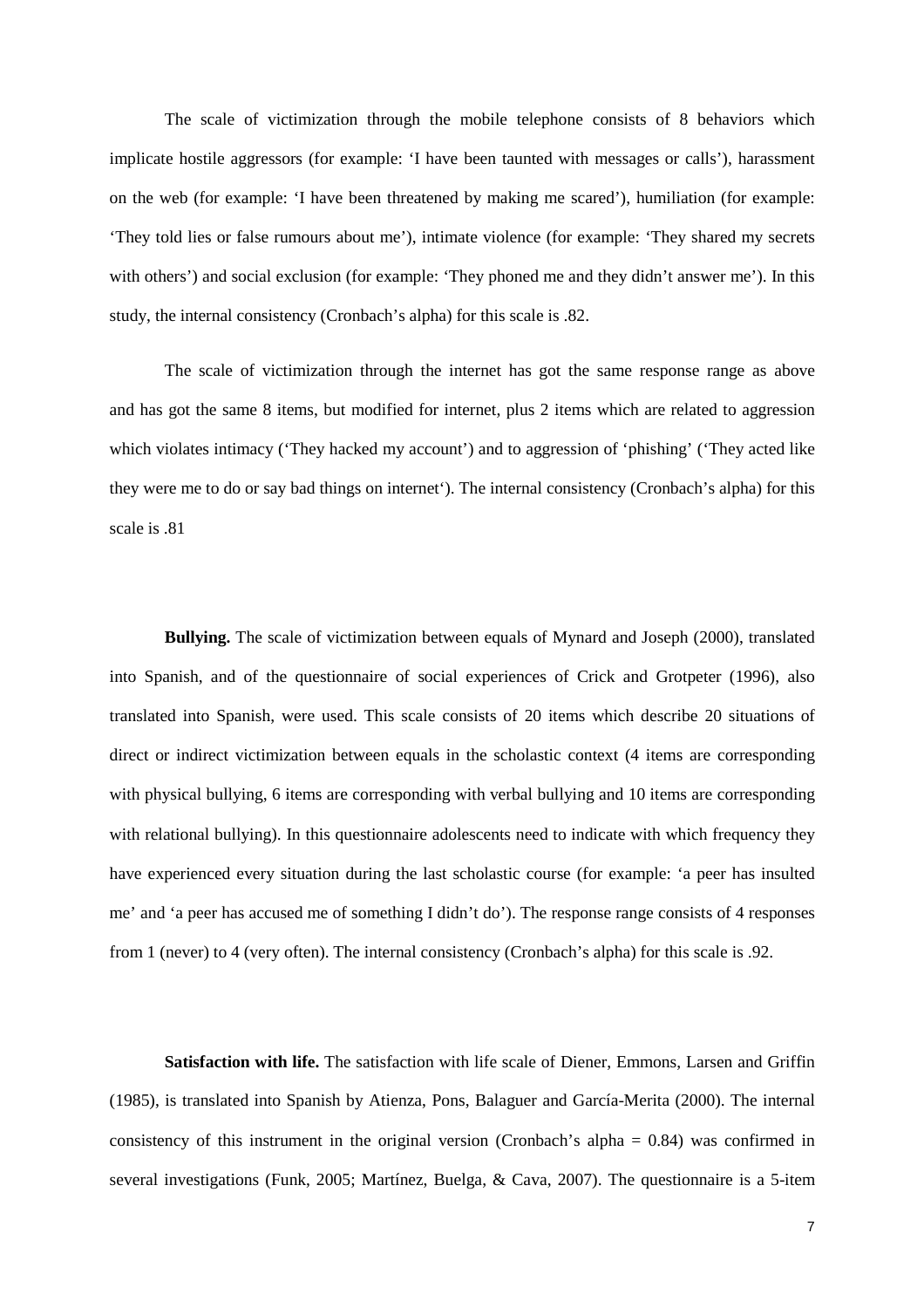measure and provides a general index of life satisfaction which refers to the subjective well-being of the adolescent (for example: 'my life is in most aspects how I would like it to be' and 'I am not satisfied with my life'). Level of agreement with the statement is indicated on a 4-point scale  $(1 =$ strongly disagree, 4 = strongly agree). The internal consistency (Cronbach's alpha) for this scale in the present study is .72.

**Loneliness.** The loneliness scale of Russel, Peplau, and Cutrona (1980) is translated into Spanish by Expósito and Moya (1993). This scale consists of 20 items that evaluate the degree of loneliness of the adolescent (for example: 'with what frequency you feel that you need company?') with a 4 point scale (1 = never, 2 = not very often, 3 = often, 4 = always). In this study the internal consistency (Cronbach's alpha) is .89.

**Depressive symptoms.** The depressive symptoms scale is comprised of the center of epidemiological studies depression scale (CESD) by Radloff (1977). The CESD is a scale which consists of 20 items which evaluates the presence of depressive symptomatology including the following dimensions: depressed mood, positive affect, somatic and retarded activity, and interpersonal distress. It also provides a general measure of depressive mood, which was used in this study (for example: 'I felt depressed' and 'I couldn't sleep well'). In this study 7 items of this scale were used. Responses are rated on a four-point scale, from 1 (never) to 4 (always). The internal consistency (Cronbach's alpha) for this scale in the present study was .80.

**Reputation.** This scale is a factor of the Reputation Enhancement Scale by Carroll, Baglioni, Houghton and Bramston (1999) and Carroll, Houghton and Baglioni (2000). In this study, we used the subscale of self-perception of reputation that reflects the real reputation, because we considered that it offers the best synthesis of the concept of reputation, according to the authors of the original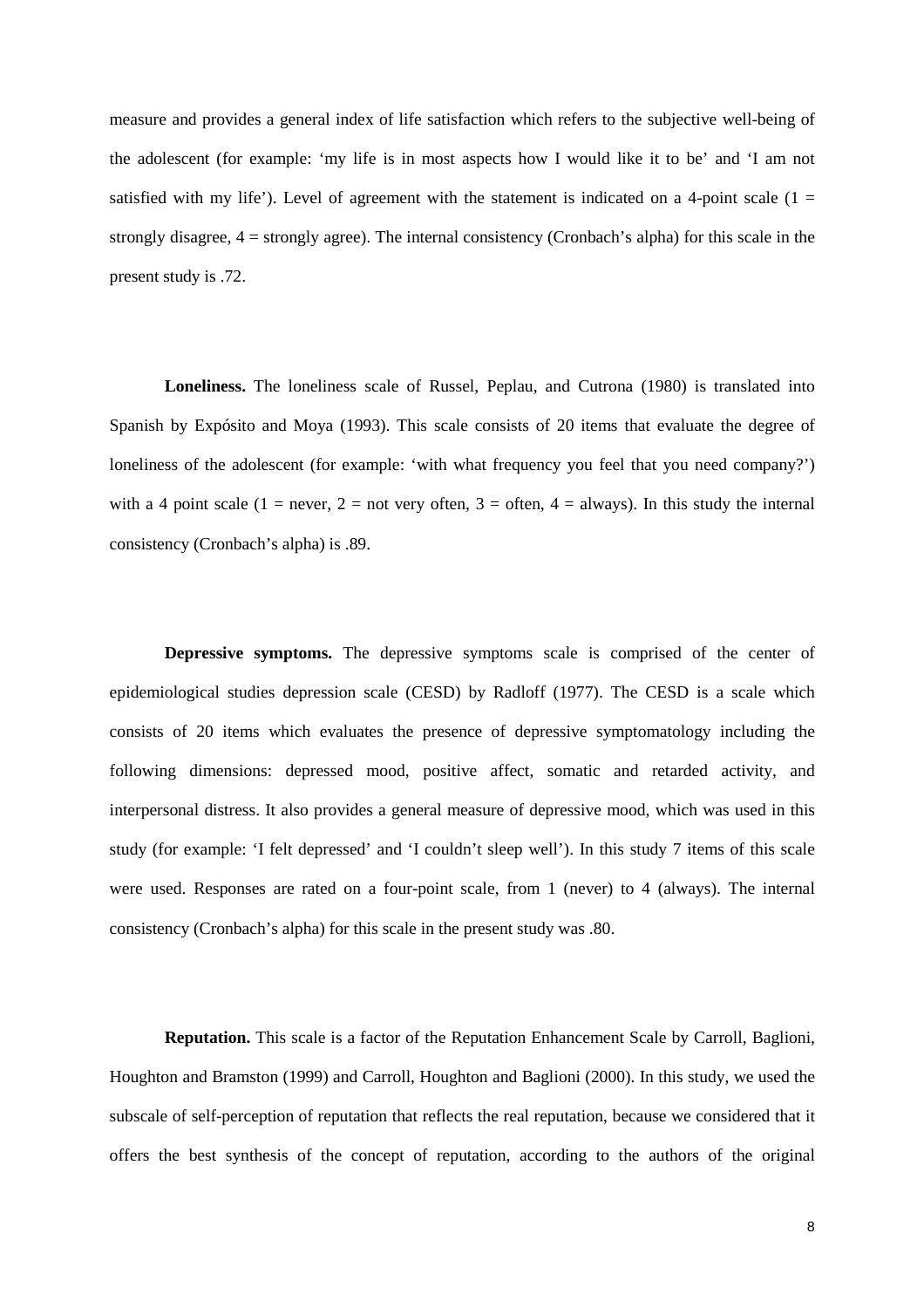questionnaire (Carroll et al., 1999) and Emler and Reicher (1995, 2005). This subscale measures how participants think others view them. The 4-item self-perception of reputation subscale, with a rating response ranging from 1 (*never*) to 4 (*always*), measures the adolescent's perception of their real reputation (for example: 'I am popular in my peergroup' and 'I have a good reputation'). In this study the internal consistency (Cronbach's alpha) for this scale is .70.

#### **Data analysis**

First a correlation analysis will be performed, to explore the relations between all variables. To determine whether reputation is a mediator in the relation between cyberbullying or bullying and life satisfaction, loneliness and depressive symptoms, the procedure of Baron and Kenny (1986) for testing mediational hypotheses will be applied, using regression analyses. In a last step the Sobel test by Preacher & Leonardelli (2001) will be used to execute the fourth step of Baron and Kenny (1986), in order tot test the significance of the mediational effect.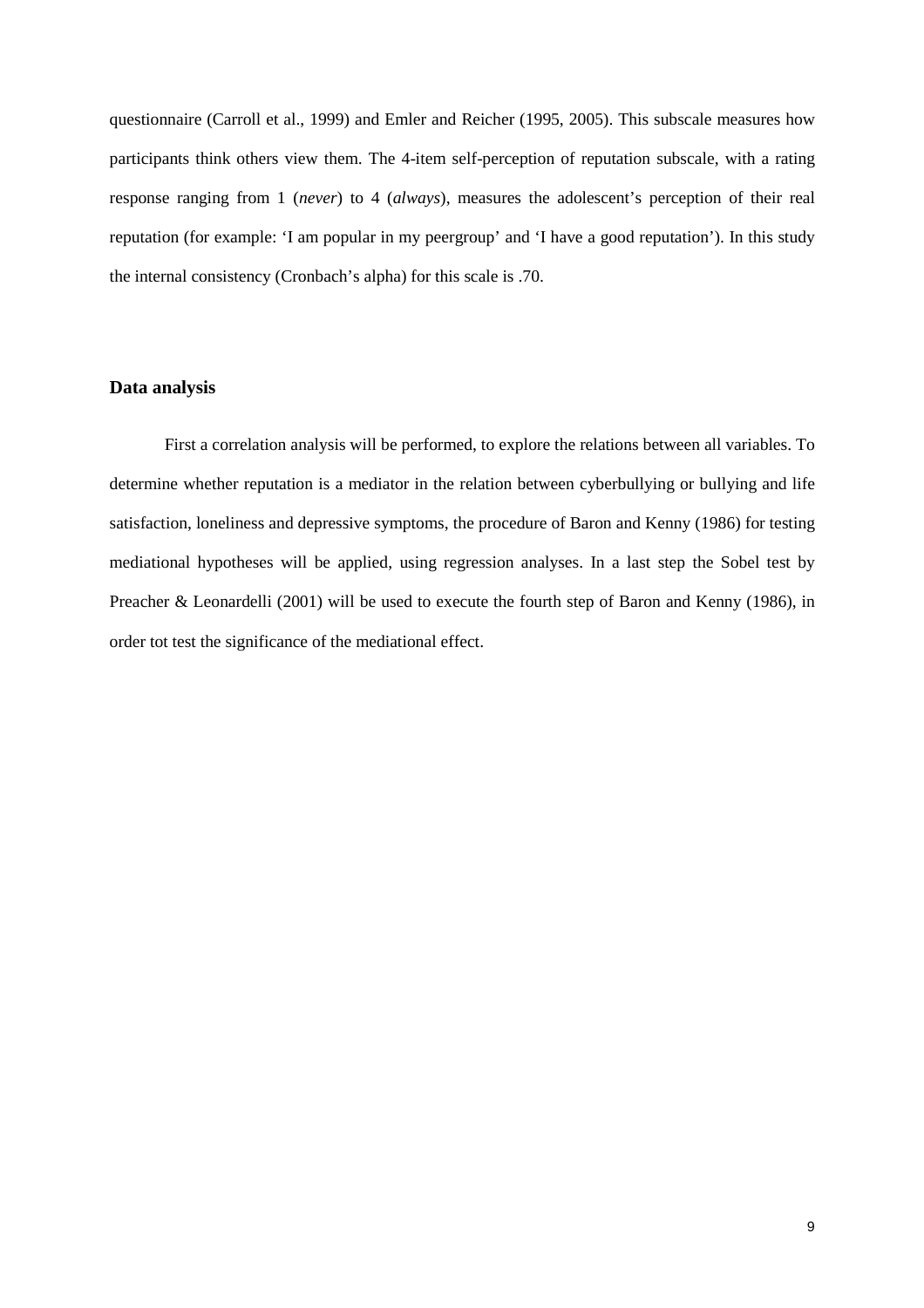## **Results**

#### **The relationships between all variables**

At first, correlation analysis (table 1) has been used to investigate whether there is a relation between bullying or cyberbullying and loneliness, depressive symptoms, life satisfaction and reputation. This analysis shows statistically significant correlations between all variables, with the exception of the correlations between the variables cyberbullying and reputation and reputation and depressive symptoms. There is a significant positive correlation between bullying and loneliness and bullying and depressive symptoms. There is a significant negative correlation between bullying and life satisfaction and bullying and reputation. Cyberbullying is significant positively correlated with loneliness and depressive symptoms and is significant negatively correlated with life satisfaction. This analysis also shows that the relation between bullying and loneliness  $(.42^{**})$  is stronger than the relation between cyberbullying and loneliness  $(.23^{**})$ . The relations between bullying and life satisfaction and depressive symptoms and the relations between cyberbullying and life satisfaction and depressive symptoms are not statistically different.

| <b>Variables</b>       | 1.       | 2.       | 3.       | 4.        | 5.    | 6.                       |
|------------------------|----------|----------|----------|-----------|-------|--------------------------|
| 1. Bullying            | -        |          |          |           |       |                          |
| 2. Cyberbullying       | $.59**$  | -        |          |           |       |                          |
| 3. Life Satisfaction   | $-.23**$ | $-.24**$ | ٠        |           |       |                          |
| 4. Loneliness          | $.42**$  | $.23**$  | $-52**$  | ۰         |       |                          |
| 5. Depressive symptoms | $.26**$  | $.24***$ | $-51**$  | $.48**$   | -     |                          |
| 6. Reputation          | $-12**$  | .02      | $.14***$ | $-0.35**$ | $-06$ | $\overline{\phantom{a}}$ |

Table 1. Pearson Correlations among all variables  $(N = 484)$ 

 $*$   $p < 01$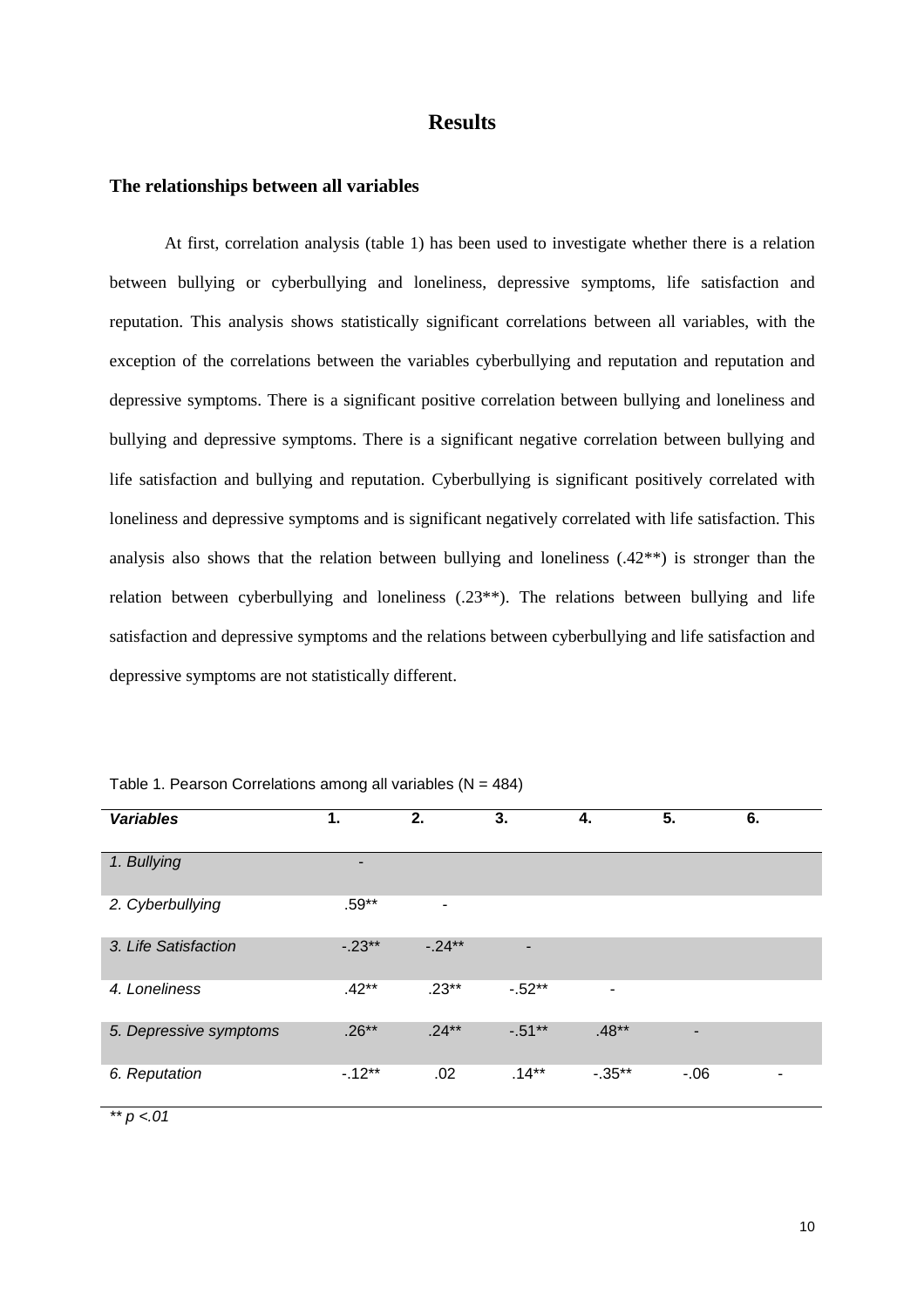#### **Mediational analyses**

Analyses to test mediational effects were carried out using the Baron and Kenny procedure (1986). Baron and Kenny describe the following four steps required for testing mediational hypotheses (Kenny, 2009):

1) Show that the initial variable is correlated with the mediator. Use the initial variable as a predictor and the mediator as a dependent variable in a regression equation. This step essentially involves treating the mediator as if it were an outcome variable.

2) Show that the initial variable is correlated with the outcome variable. Use the initial variable as a predictor and the outcome variable as a dependent variable in a regression equation. This step establishes that there is an effect that may be mediated.

3) Show that the mediator affects the outcome variable. It is not sufficient just to correlate the mediator with the outcome; the mediator and the outcome may be correlated because they are both caused by the initial variable. Use the outcome variable as a dependent variable and the initial variable and the mediator as predictors in a regression equation. Thus, the initial variable must be controlled in establishing the effect of the mediator on the outcome.

4) To establish that the mediator completely mediates the relationship between the initial and outcome variable, the effect of the initial variable on the outcome variable, controlling for the mediator, should be zero. When the effect of the initial variable on the outcome variable, controlling for the mediator, is not zero, but significant smaller than the effect of the initial variable on the outcome variable (step 2), the mediator partially mediates this relationship. This hypothesis can be tested with the Sobel Test (Preacher & Leonardelli, 2001).

The variables cyberbullying and depressive symptoms have been excluded to the analysis to test mediational effects, because of the absence of significant correlations between cyberbullying and reputation and between reputation and depressive symptoms.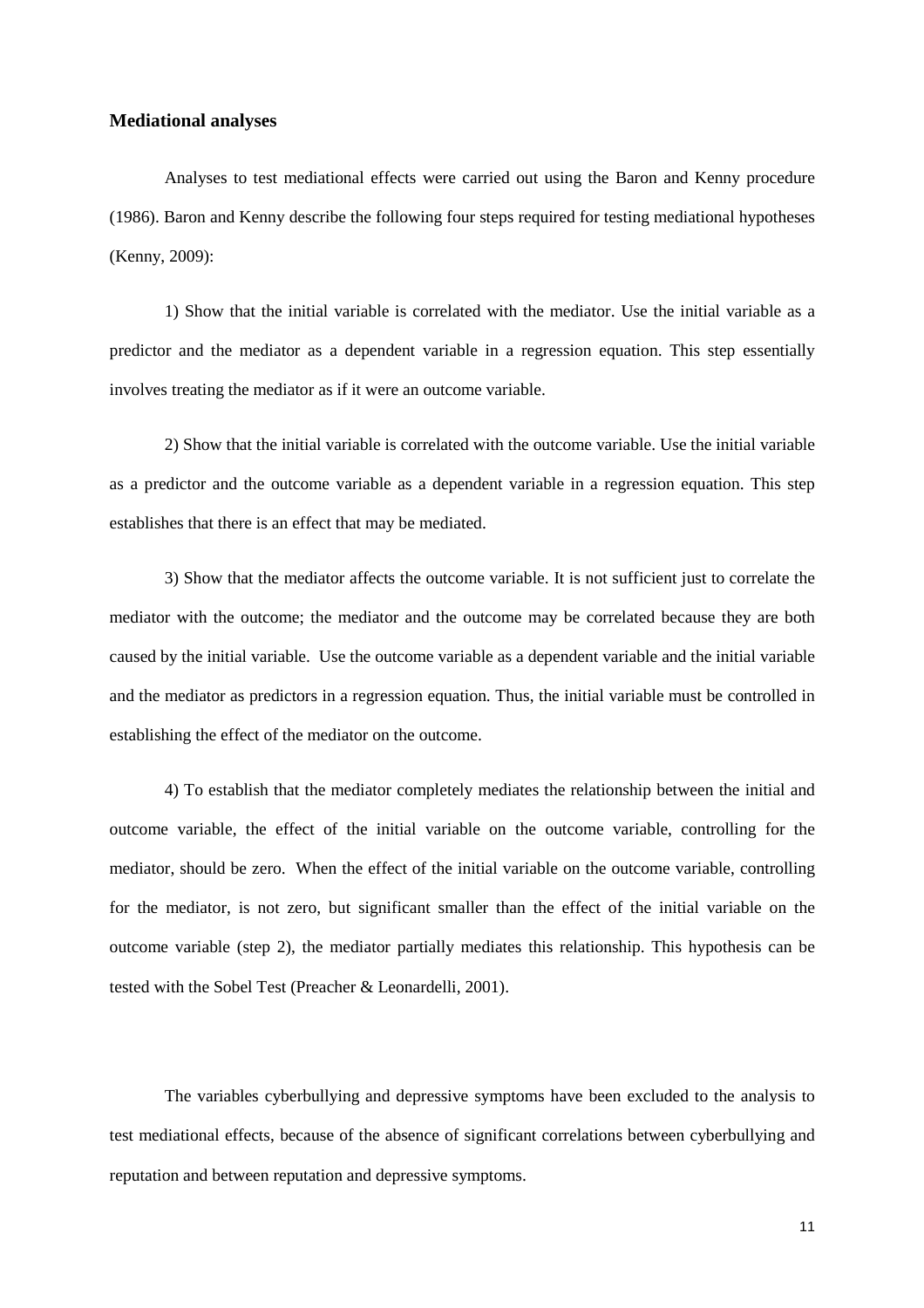#### **Mediational analysis 1. Bullying and life satisfaction.**

Step 1: The initial variable bullying is a significant predictor of the proposed mediator reputation ( $\beta = -.12$ , p <.05).

Step 2: The initial variable bullying is a significant predictor of the outcome variable life satisfaction ( $\beta$  = -.23, p <.05).

Step 3: A regression analysis has been used to investigate if the proposed mediator, reputation, affects the outcome variable, life satisfaction, while controlling for the initial variable, bullying. There is a significant positive relation between reputation and life satisfaction, controlling for bullying ( $\beta$  =  $.12, p < .05$ ).

Step 4: The same regression analysis has been used to investigate the effect of bullying on life satisfaction, controlling for reputation. This effect is not zero  $(\beta = -.22, p < .01)$ , so reputation is not a complete mediator in the relation between bullying and life satisfaction. To see if partial mediation is indicated, the effect of bullying on life satisfaction, controlling for reputation, has to be significantly smaller than the effect of bullying on life satisfaction without controlling for reputation. This can be tested with the Sobel Test (Preacher & Leonardelli, 2001). According to the Sobel Test reputation is not a significant mediator in the relation between bullying and life satisfaction (Sobel test statistic = - 1.88,  $p > .05$ ).



\*\*  $p < .01$ 

Figure 2. Model of mediation analysis assessing the relationship of bullying and reputational self perception and life satisfaction. The dotted line represents the association between bullying and life satisfaction, controlling for the proposed mediator reputational self perception.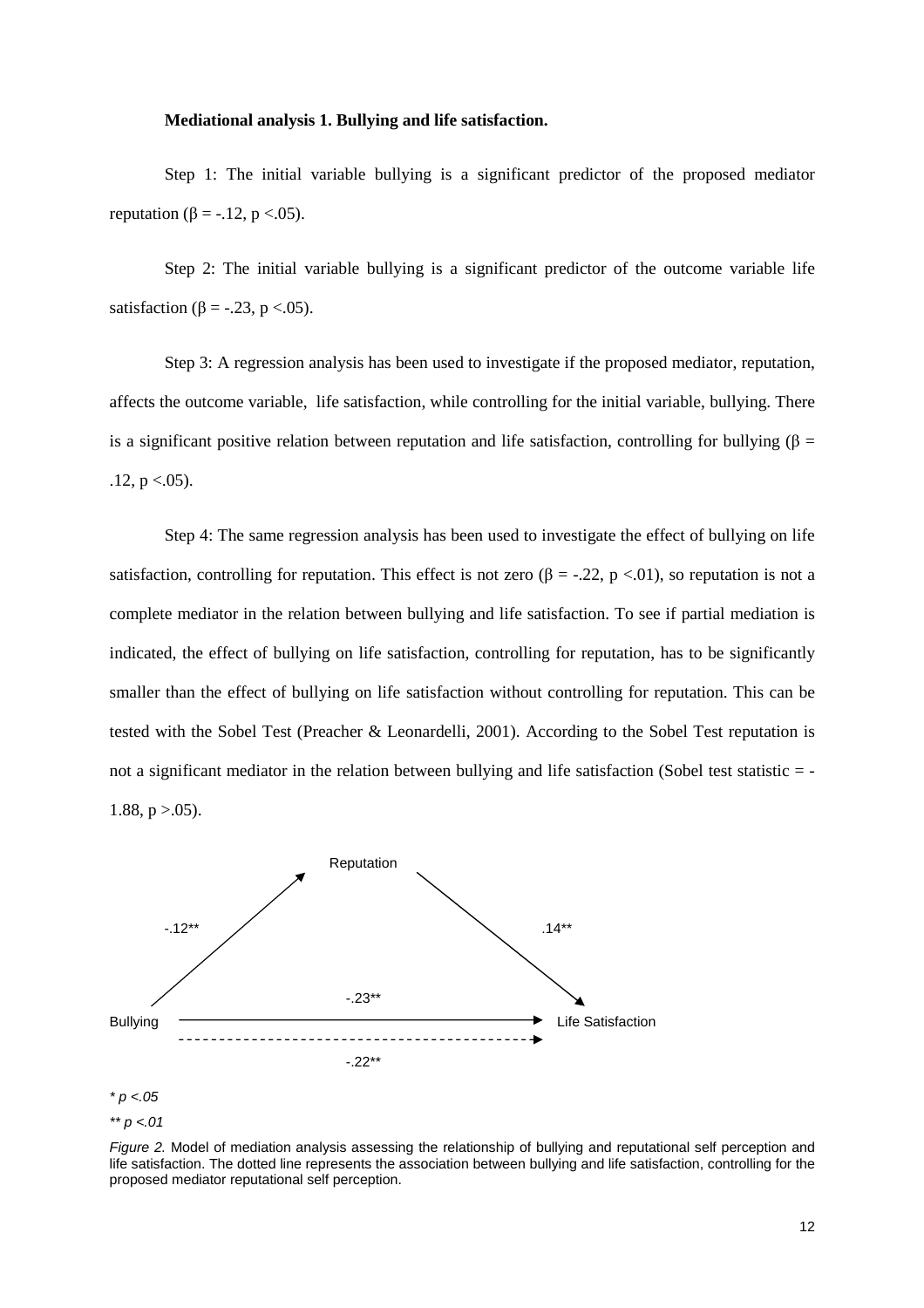#### **Mediational analysis 2. Bullying and loneliness.**

Step 1: The initial variable bullying is a significant predictor of the proposed mediator reputation ( $\beta = -.12$ , p <.05).

Step 2: The initial variable bullying is a significant predictor of the outcome variable loneliness ( $\beta$  = .42, p <.01).

Step 3: A regression analysis has been used to investigate if the proposed mediator, reputation, affects the outcome variable, loneliness, while controlling for the initial variable, bullying. There is a significant negative relation between reputation and loneliness, controlling for bullying ( $\beta$  = -.31, p < .01).

Step 4: The same regression analysis has been used to investigate the effect of bullying on loneliness, controlling for reputation. This relation is not zero  $(\beta = .38, p < .01)$ , so reputation is not a complete mediator in the relation between bullying and loneliness. To see if partial mediation is indicated, the Sobel Test (Preacher & Leonardelli, 2001) has been used. The Sobel test confirms that reputation is a significant partial mediator in the relation between bullying and loneliness (Sobel test statistic = 2.58,  $p < 01$ ).



Figure 3. Model of mediation analysis assessing the relationship of bullying and reputational self perception and loneliness. The dotted line represents the association between bullying and loneliness, controlling for the proposed mediator reputational self perception.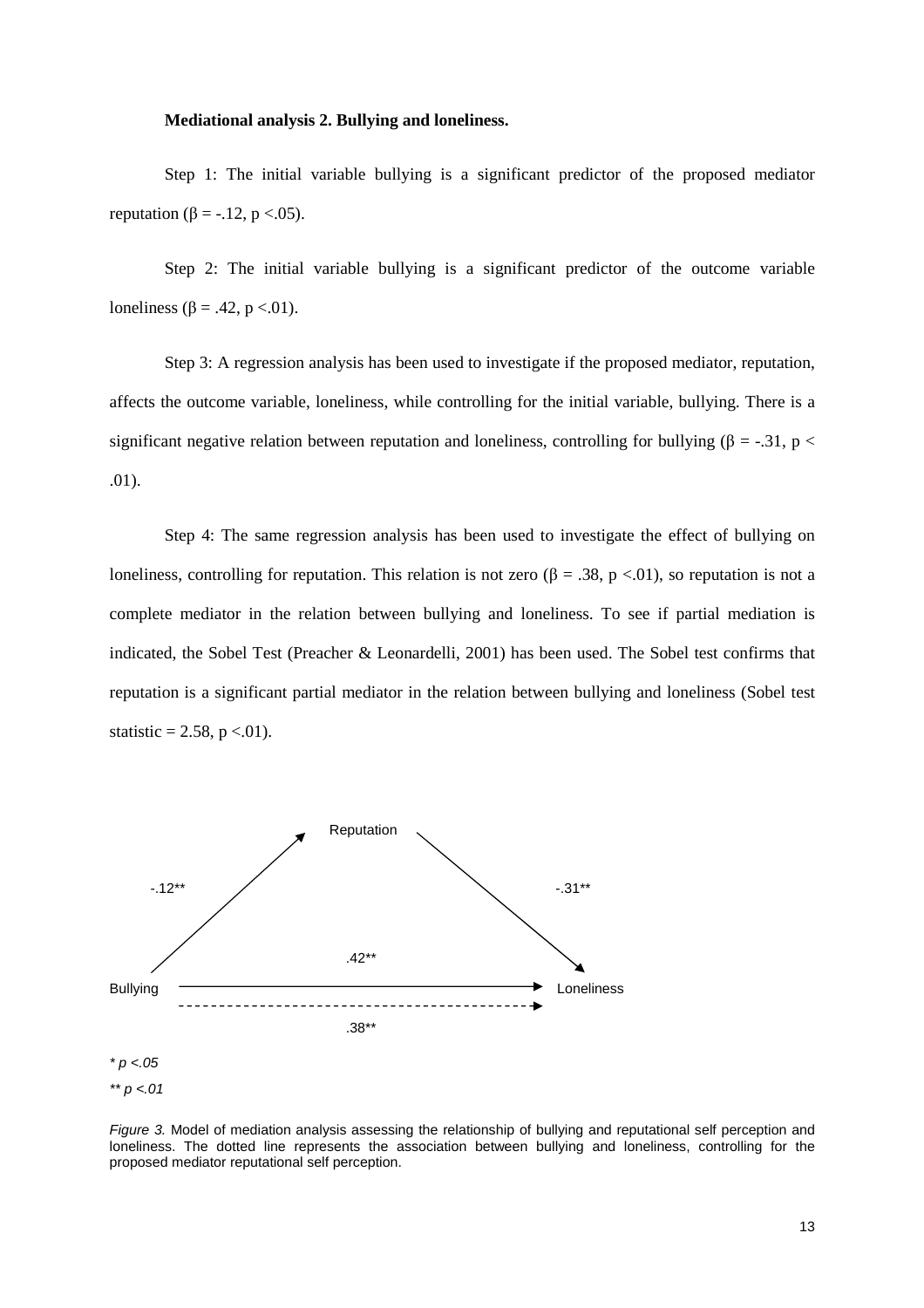# **Discussion**

In the present study the relation between bullying and cyberbullying and adolescents' life satisfaction, loneliness and depressive symptoms and the role of reputation in this relation were analyzed.

The first aim of this study was to analyze the relation between bullying and cyberbullying and life satisfaction, loneliness and depressive symptoms. As hypothesized, the results confirm that adolescents who are bullied or cyberbullied report a significant lower level of life satisfaction and a significant higher degree of feelings of loneliness and depressive symptoms. These findings are consistent with previous studies which show that bullying and cyberbullying seriously affect the psychosocial well-being of the victim (Arsenault et al.; 2008, Estévez et al., 2005; Hodges & Perry, 1999; Perren et al., 2010; Storch et al., 2004; VanderBilt & Augustyn, 2010). Also, it was hypothesized that the relation between cyberbullying and life satisfaction, loneliness and depressive symptoms would be stronger than the relation between bullying and these variables, because (1) cyberbullying can be more pervasive since it can go on for the whole day and night, (2) the victim is unable to defend oneself because cyberbullies can remain anonymous, and (3) Wang et al. (2011) showed that victims of cyberbullying reported higher levels of depression than victims of bullying. Nevertheless, this hypothesis has not been confirmed by the results. The relations between bullying or cyberbullying and life satisfaction and depressive symptoms are not statistically different and the relation between bullying and loneliness is even stronger than the relation between cyberbullying and loneliness. An explanation for this result can be that the victim experiences traditional bullying as more 'real' because it happens in the real world, which worsened the feeling of loneliness of the victim more than when the victim has been cyberbullied. Also the absence of a physical bully in cyberbullying could make it less 'real', which, in turn, could make it less severe for the victim.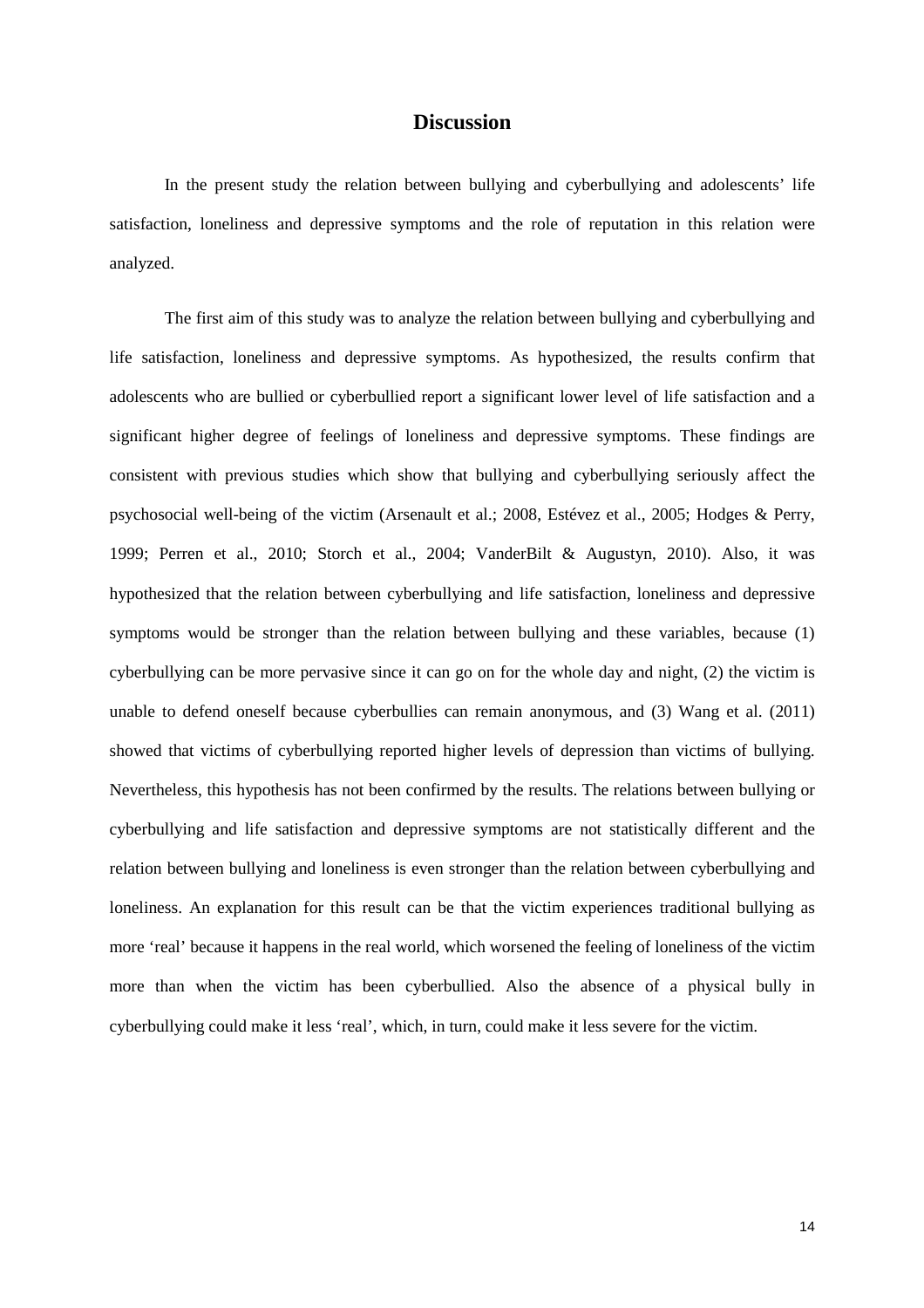The second aim of this study was to verify if reputation plays a mediational role in the relation between (cyber)bullying and life satisfaction, loneliness and depressive symptoms. Hypothesized was that the relation between (cyber)bullying and life satisfaction, loneliness and depressive symptoms can be explained by reputation. The obtained results did not confirm this hypothesis, except for a small partial meditational effect for reputation that has been found in the relation between bullying and loneliness. No mediational effects were found in the relation between cyberbullying and life satisfaction, loneliness and depressive symptoms and no mediational effects were found in the relation between bullying and life satisfaction and depressive symptoms. So, the relations between bullying or cyberbullying and life satisfaction, loneliness and depressive symptoms can not be explained by reputation. The small partial meditational effect for reputation in the relation between bullying and loneliness can be explained by the stronger relation between reputation and loneliness (Pearson's correlation: -.35\*\*), compared with the relation between reputation and life satisfaction (Pearon's correlation: .14\*\*) and the relation between reputation and depressive symptoms (Pearson's correlation: -.06, ns). An explanation for this stronger relationship between loneliness and reputation could be that a person views the quantity of friendships as a way to measure his or her reputation in a peer group. When a person has got a high quantity of friends, he or she will probably feel less lonely, and will probably think more people do like him or her more, and therefore will think his or her reputation is 'higher'. An explanation for the absence of a meditational effect in the relation between cyberbullying and the three variables can be that the victim experiences the cyberworld as less 'real', so it affects the victim less than with traditional bullying in the 'real world'.

Finally, several limitations of this study are acknowledged. First, a cross-sectional design was used, which limits the possibility for drawing conclusions about the direction of effects. Further clarification of the found relationships would require a longitudinal study. In this way you cannot distinguish if victims are bullied more because they were reporting higher levels of depression before they were bullied which made them susceptible for being bullied, or that the bullying caused these higher levels of depression. Second, all measures used are self-reports, so response bias might affect the validity. It would be desirable, therefore, to obtain additional data from teachers and parents as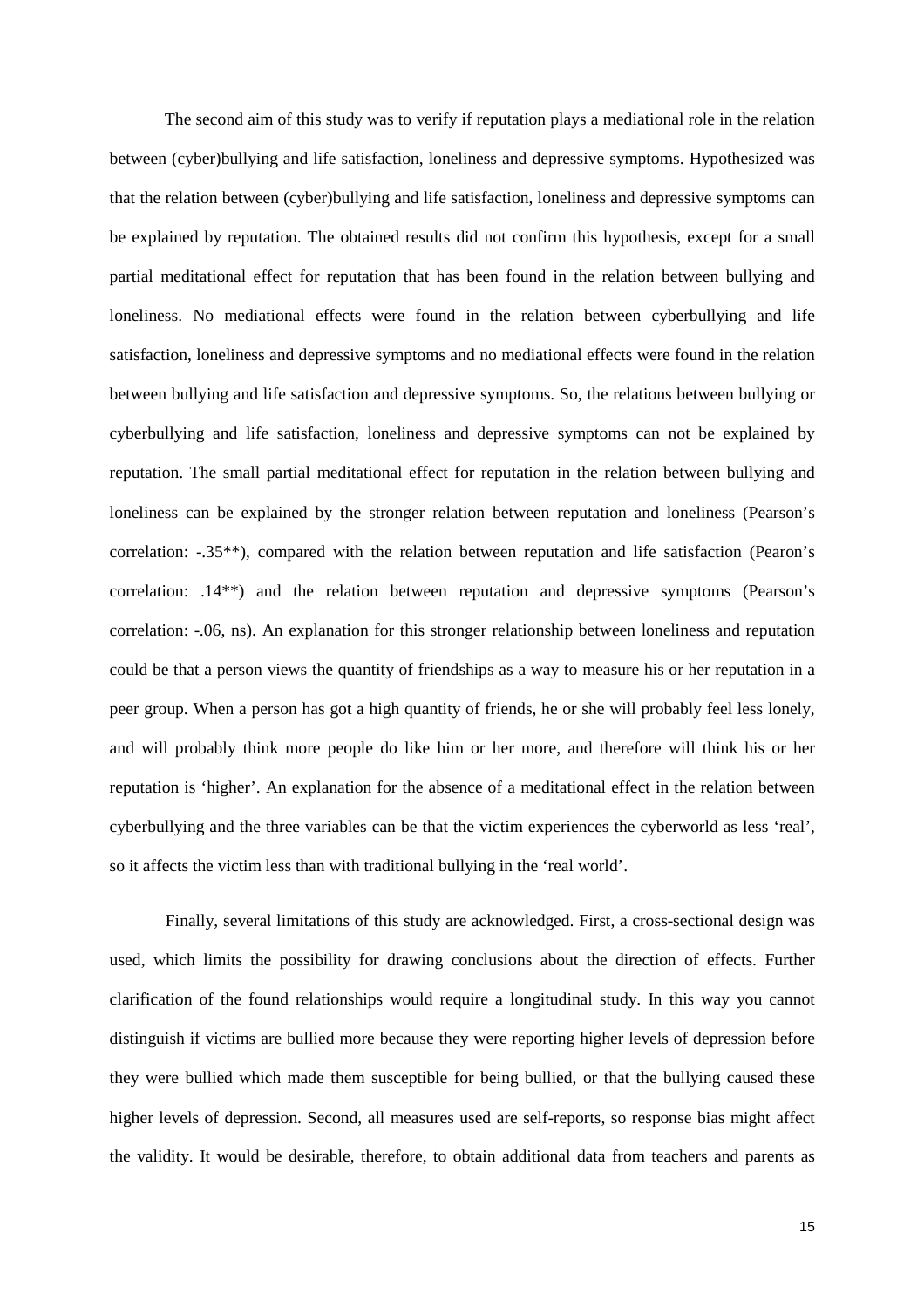well in future research. Third, according to Perren et al. (2010) 'there is a significant overlap between cyberbullying and bullying such that most young people who are cyberbullied also tend to be bullied by more traditional methods.' Also in this study, some adolescents are bullied and cyberbullied at the same time (Pearson's correlation: .59<sup>\*\*</sup>). So, there is no clear distinction between the effects of cyberbullying and the effects of bullying.

Despite these limitations, this study can orient future investigations in which the relations analyzed here, are deepened. With this research we hope to contribute to a better understanding of bullying and cyberbullying and so, to the development of effective intervention programs. Moreover, this study demonstrates the strong negative effects of cyberbullying and bullying and hereby it underlines the importance of intervention and prevention programs.

In future research it would be interesting to investigate the effects of cyberbullying and bullying, while controlling for each other. Also, it can be interesting to find out if there are other mediators in the relations between bullying or cyberbullying and life satisfaction, loneliness and depressive symptoms. This can especially be interesting for people working on intervention programs. When a mediator is found, it clarifies the nature between the bullying or cyberbullying and life satisfaction, loneliness and depressive symptoms. When the nature is clear, it is also apparent where to work on to diminish the negative effects of bullying and cyberbullying.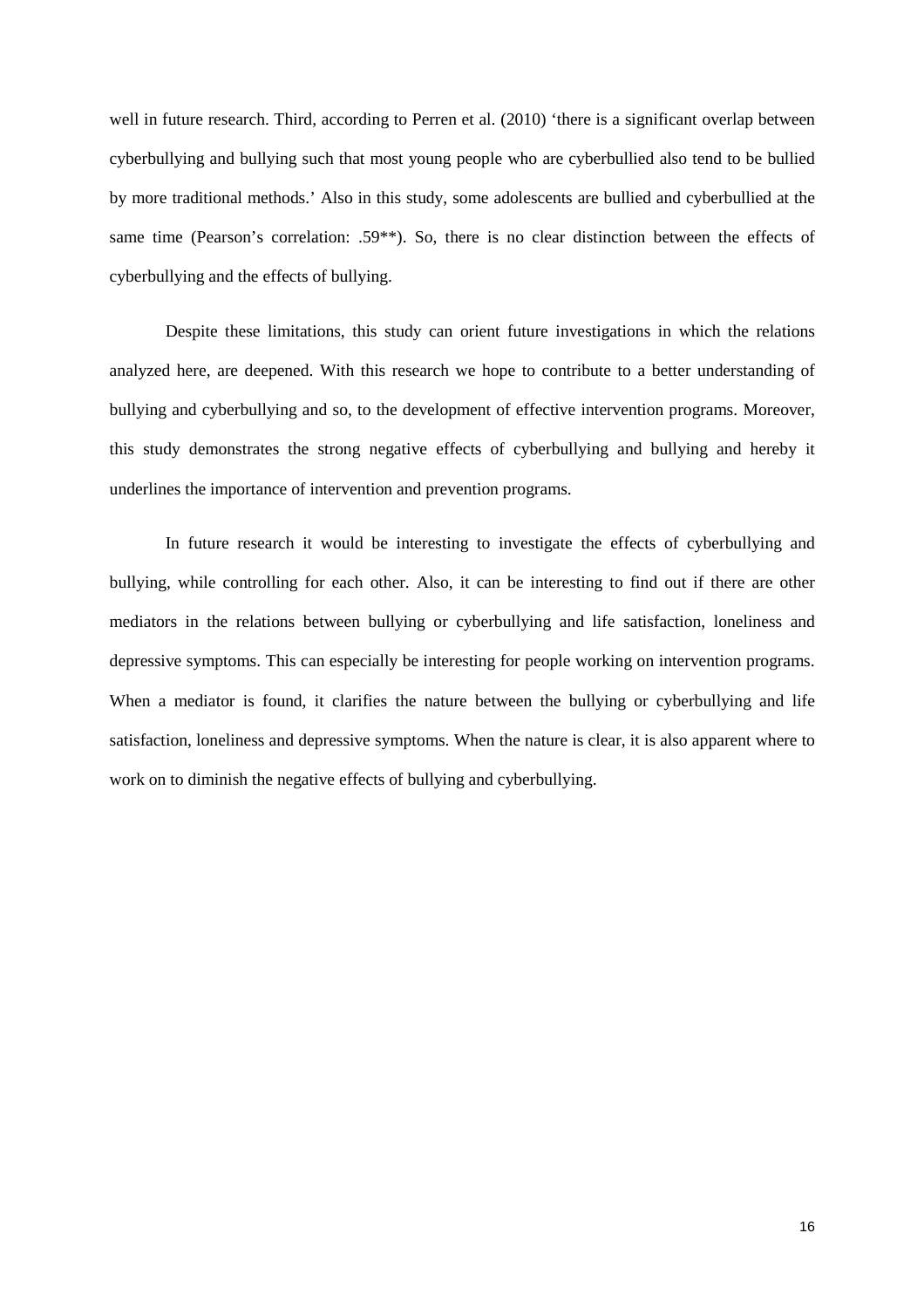# **References**

- Agatston, P. W., Kowalski, R., & Limber, S. (2007). Students´ Perspectives on Cyber Bullying. *Journal of Adolescent Health, 41 (6),* S59-S60.
- Arsenault, L, Milne, B. J., Taylor, A., Adams, F., Delgado, K., Cadpi, A., & Moffitt, T. E. (2008). Being Bullied as an Environmentally Mediated Contributing Factor to Children's Internalizing Problems. *Archives of Pediatrics & Adolescent Medicine, 162 (2),* 145-150.
- Atienza, F. L., Pons, D., Balaguer, I., & García-Merita, M. (2000). Propiedades psicométricas de la escala de satisfacción con la vida en adolescentes*.* Psicothema, 12, 314-320.
- Baker, O. E., & Tanrikulu, I. (2010). Psychological consequences of cyber bullying experiences among Turkish secondary school children. *Procedia Social and Behavioral Sciences, 2,* 2771-2776.
- Baron, R. M., & Kenny, D. A. (1986). The moderator-mediator variable distinction in social psychological research: Conceptual, strategic and statistical considerations. *Journal of Personality and Social Psychology, 51*, 1173-1182.
- Bauman, S., & Del Rio, A. (2006). Preservice Teachers' Responses to Bullying Scenarios: Comparing Physical, Verbal and Relational Bullying. *Journal of Educational Psychology, 98,* 219-231.
- Buelga, S., Cava, M. K., & Musitu, G. (2010). Cyberbullying: victimización entre adolescents a través del teléfono móvil y de Internet. *Psicothema, 22 (4),* 784-789.
- Buelga, S., Musitu, G., Murgui, S., & Pons, J. (2008). Reputation, Loneliness, Satisfaction with Life and Aggressive Behavior in Adolescence. *The Spanish Journal of Psychology, 11 (1),* 192-200.
- Carbone-Lopez, K., Esbensen, F., & Brick, B. T. (2010). Correlates and Consequences of Peer Victimization: Gender Differences in Direct and Indirect Forms of Bullying. *Youth Violence and Juvenile Justice, 8 (4),* 332-350.
- Carroll, A., Baglioni, A.J., Houghton, S., & Bramston, P. (1999). At-risk and not at-risk primary school children: An examination of goal orientations and social reputations. *British Journal of Educational Psychology, 69*, 377-392.
- Carroll, A., Green, S., Houghton, S., & Wood, R. (2003). Reputation Enhancement and Involvement in Delinquency Among High School Students. *International Journal of Disability, 50 (3),* 253-273.
- Carroll, A., Hattie, J., Durkin, K., & Houghton, S. (2001). Goal-setting and reputation enhancement: Behavioural choices among delinquent, at-risk and not at-risk adolescents. *Legal and Criminological Psychology, 6,* 165-184.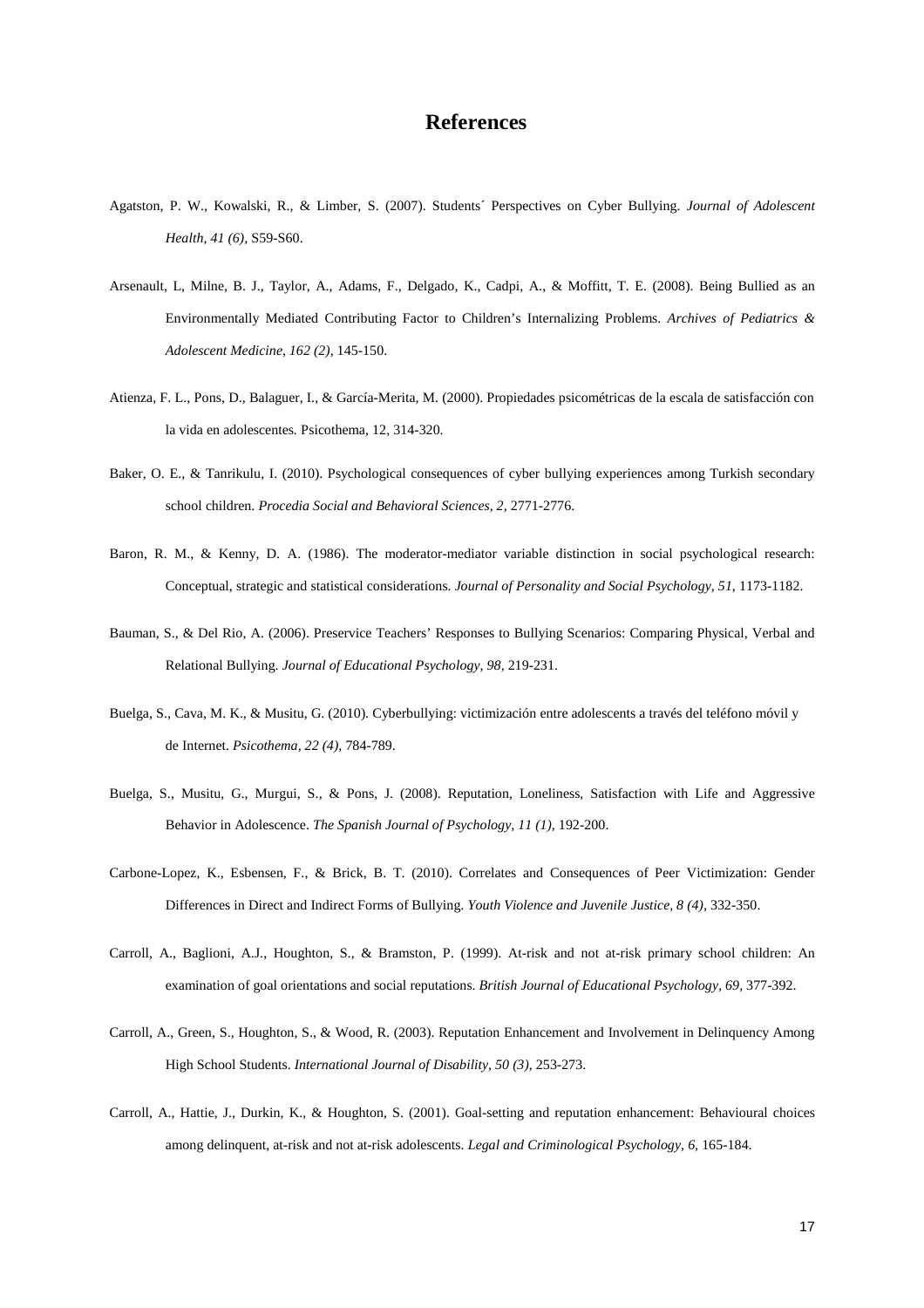- Carroll, A., Houghton, S., & Baglioni, J.R. (2000). Goals and reputations amongst young children. The validation of the importance of goals and reputation enhancement scales. *Social Psychology International, 21*, 115-135.
- Cassidy, W., Jackson, M., & Brown, K. N. (2009). Sticks and Stones Can Break My Bones, But How Can Pixels Hurt Me? *School Psychology International, 30 (4),* 383-402.
- Cava, M.J., Musitu, G., & Murgui, S. (2007). Individual and social risk factors related to overt victimization in a sample of Spanish adolescents. *Psychological Reports, 101,* 275-290.
- Crick, N. R., & Grotpeter, J. K. (1995). Relational aggression, gender, and social-psychological adjustment*. Child Development, 66,* 710–722.
- Crick, N. R., & Grotpeter, J. K. (1996). Children's treatment by peers: Victims of relational and overt aggression. *Development and Psychopathology, 8,* 367-380.
- Diener, E., Emmons, R., Larsen, R.J., & Griffin, S. (1985). The Satisfaction With Life Scale. *Journal of Personality Assessment, 49,* 71-75.
- Dilmaç, B. (2009). Pshychological needs as a predictor of cyberbullying: A Preliminary report on college students. *Kurum ve Uygulamada Egitim Bilimleri, 9 (3),* 1307-1325.
- Due, P., Holstein, B. E., Lynch, J., Diderichsen, F., Gabhain, S. N., Scheidt, P., Currie, C., & The Health Behaviour in School-Aged Children Bullying Working Group (2005). Bullying and symptoms among school-aged children: international comparative cross sectional study in 28 countries. *European Journal of Public Health, 15,* 128-132.
- Emler, N., & Reicher, S. (1995). *Adolescence and Delinquency*. Oxford: Blackwell.
- Emler, N., & Reicher, S. (2005). Delinquency: Cause or consequence of social exclusion? In: Abrams, D., Marques, J., & Hogg, M. (Eds.), *The social psychology of inclusion and exclusion* (pp. 211-241). Philadelphia, PA: Psychology Press.
- Eslea, M., Menesini, E., Morita, Y., O'Moore, M., Mora-Merchan, J. A., Pereira, B., & Smith, P. K. (2003). Friendship and loneliness among bullies and victims: Data from seven countries. *Aggressive Behavior, 30*, 71-83.
- Espelage, D. L., & Swearer, S. M. (2003). Research on school bullying and victimization: What have we learned and where do we go from here? *School Psychology Review, 32,* 365–383.
- Estévez, E., Musitu, G. y Herrero, J. (2005). The influence of violent behavior and victimización at school on psychological distress: the role of parents and teachers. *Adolescence*, 40 (157), 183-196.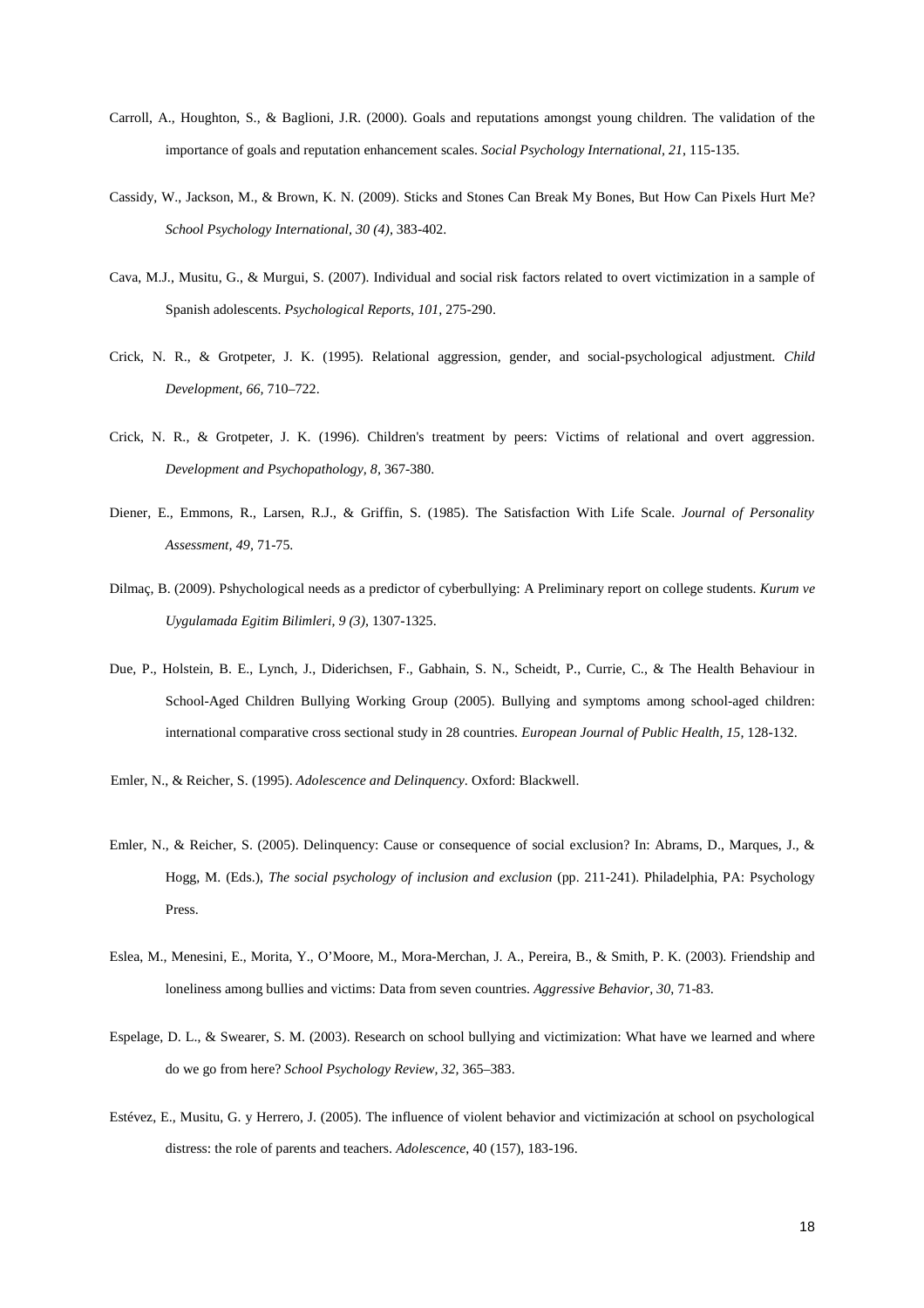- Expósito, F., & Moya, M. (1993). Validación de la UCLA loneliness scale en una muestra española. In: Loscertales, F., & Marín, M. (Eds.), *Dimensiones psicosociales de la educación y de la comunicación* (pp. 355-364). Sevilla: Eudema.
- Funk*,* B.A. (2005). Validation of a Brief Students' Life Satisfaction Scale with adolescents. *Dissertation Abstracts International: Section B: The Sciences and Engineering, 65*, 12-B, 6650.
- Giovazolias, T., Kourkoutas, E., Mitsopoulou, E., & Georgiadi, M. (2010). The relationship between perceived school climate and the prevalence of bullying behavior in Greek schools: implications for preventive inclusive strategies. *Procedia Social and Behavioral Sciences, 5,* 2208-2215.
- Hinduja, S., & Patchin, J. W. (2010). Bullying, Cyberbullying, and Suicide. *Archives of Suicide Research, 14,* 206-221.
- Hodges, E. V. E., & Perry, D. G. (1999). Personal and Interpersonal Antecedents and Consequences of Victimization by Peers. *Journal of Personality and Social Psychology, 76 (4),* 677-685.
- Hoff, D. L., & Mitchell, S. N. (2009). Cyberbullying: causes, effects, and remedies. *Journal of Educational Administration, 47 (5),* 652-665.
- Hopkins, N., & Emler, N. (1990). Social Network Participation and Problem Behavior in Adolescence. In Hurrelman, K., & Lösel, F., *Health Hazards in Adolescence* (pp. 385-407). Berlin; New York : de Gruyter.

Kenny, D. A. (2009). *Mediation.* University of Connecticut. http://davidakenny.net/cm/mediate.htm.

- Kiriakidis, S. P., & Kavoura, A. (2010). Cyberbullying. A Review of the Literature on Harassment Through the Internet and Other Electronic Means. *Family Community Health, 33 (2),* 82-93.
- Kristensen, S. M., & Smith, P. K. (2003). The use of coping strategies by Danish children classed as bullies, victims, bully/victims, and not involved, in response to different (hypothetical) types of bullying. *Scandinavian Journal of Psychology, 44,* 479-488.
- Kowalski, R., & Limber, S. P. (2007). Electronic Bullying Among Middle School Students. *Journal of Adolescent Health, 41,* S22-S30.
- Kumpulainen, K., Rasanen, E., & Puura, K. (2001). Psychiatric Disorders and the Use of Mental Health Services Among Children Involved in Bullying. *Aggressive Behavior, 27,* 102-110.
- Martínez, M., Buelga, S., & Cava, M.J. (2007). La satisfacción con la vida en la adolescencia y su relación con la autoestima y el ajuste escolar. *Anuario de Psicología, 38,* 293-303.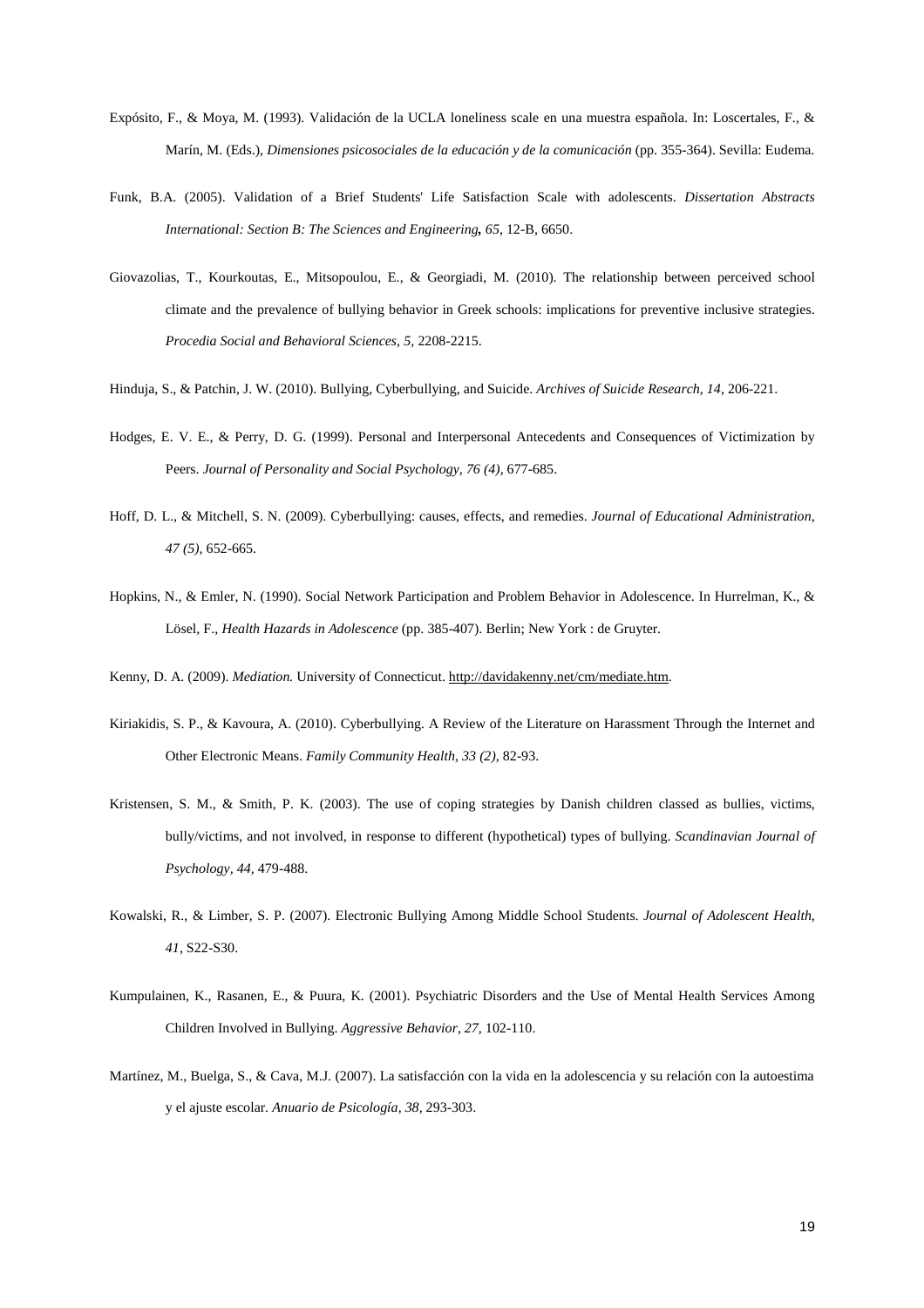- Mesch, G. S. (2009). Parental Mediation, Online Activities, and Cyberbullying. *CyberPsychology & Behavior, 12 (4),* 387- 393.
- Moreno, D., Estévez, E., Murgui, S., & Musitu, G. (2009). Reputación social y violencia relacional en adolescentes: el rol de la soledad, la autoestima y la satisfacción vital. *Psicothema, 21 (4),* 537-542.
- Mynard, H., & Joseph, S. (2000). Development of the multidimensional peer-victimization scale. *Aggressive Behavior, 6 (2),*  169-178.
- O'Moore, M., & Kirkham, C. (2001). Self-esteem and its relationship to bullying behavior. Aggressive Behavior, 27, 269– 283.
- Patchin, J. W., & Hinduja, S. (2010). Cyberbullying and Self-Esteem. *Journal of School Health, 80 (12),* 614-621.
- Pellegrini, A. D. (2002). Bullying, Victimization, and Sexual Harassment During the Transition to Middle School. *Educational Psychologist, 37 (3),* 151-163.
- Perren, S., Dooley, J., Shaw, T., & Cross, D. (2010). Bullying in school and cyberspace: Associations with depressive symptoms in Swiss and Australian adolescents. *Child and Adolescent Psychiatry and Mental Health, 4 (28),* 1-10.
- Preacher, K.J. & Leonardelli, G.J. (2001). Calculation for the Sobel Test. An interactive calculation tool for mediation tests. http://www.people.ku.edu/~preacher/sobel/sobel.htm.
- Radloff, L. S. (1977). The CES-D scale: A self-report depression scale for research in the general population*. Applied Psychological Measurement , 1 , 385-401.*
- Raskauskas, J. (2010). Multiple peer victimization among elementary school student: relations with social-emotional problems. *Social Psychology of Education, 13,* 523-539.
- Raskauskas, J. (2010). Text-Bullying: Associations With Traditional Bullying and Depression Among New Zealand Adolescents. *Journal of School Violence, 9,* 74-97.
- Roth, D. A., Coles, M. E., & Heimberg, R. G. (2002). The relationship between memories for childhood teasing and anxiety and depression in adulthood. *Anxiety Disorders, 16,* 149-164.
- Russell, D., Peplau, L.A., & Cutrona, C.E. (1980). The revised UCLA loneliness Scale: Concurrent and discriminant validity evidence. *Journal of Personality and Social Psychology, 39,* 472-480.
- Schnohr, C., & Niclasen, B. V. (2006). Bullying among Greenlandic schoolchildren: development since 1994 and relations to health behaviouir. *International journal of circumpolar health, 65 (4),* 305-312.